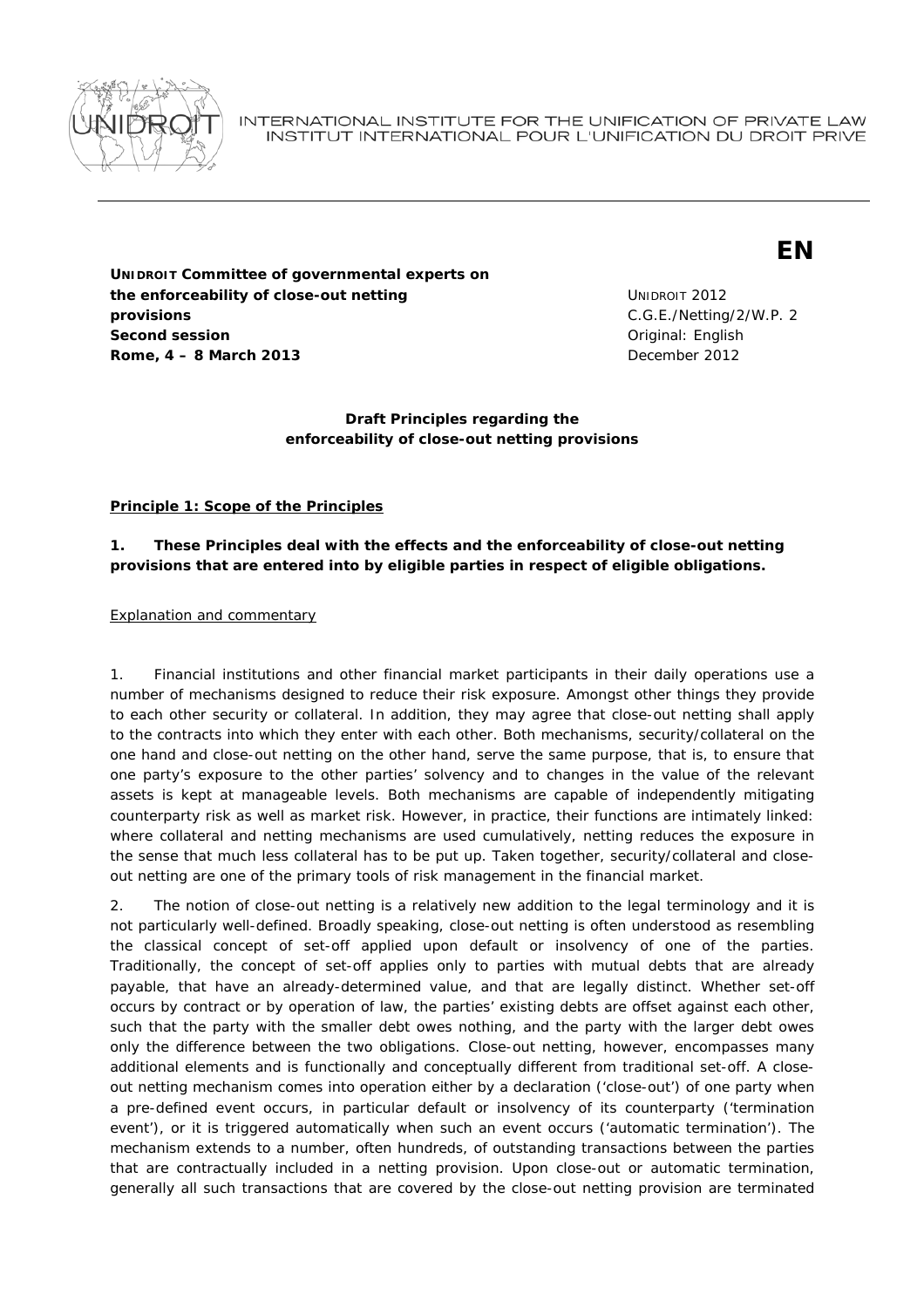and a value is determined for each under a pre-defined valuation mechanism, which may also take into account, *inter alia*, the identity and credit standing of the party responsible for this determination and any existing credit support and other material terms of the parties' agreement. The sum value of all such transactions is then aggregated resulting in one single payment obligation ('net amount'). The net amount remains the only obligation to be settled and is generally due immediately after being determined even though no debts may have been due under the transactions covered by the close-out netting provision prior to the operation of the close-out netting mechanism.

3. Close-out netting provisions are widely used in the financial market by private sector entities, in particular banks, but also private non-financial institutions. In the public sector, entities such as, especially, central banks and supranational financial institutions such as development banks make use of netting provisions. Close-out netting is typically applied to transactions such as derivatives, repurchase and securities lending agreements, and other kinds of transaction that tend to carry a high counterparty and/or market risk.

4. Regulatory authorities (most recently, the *Financial Stability Board* (FSB) and the *Crossborder Bank Resolution Group* of the Basel Committee on Banking Supervision) strongly encourage the use of such close-out netting provisions (alongside collateral) because of their beneficial effects on the stability of the financial system.<sup>1</sup> The reason is that if in the event of default of the counterparty market participants would be referred for their claims on a gross basis to the position of a normal unsecured creditor in insolvency instead of being a creditor for the net amount only, the non-defaulting party might be exposed to levels of credit risk and market risk that are difficult to estimate and manage. The situation would be further exacerbated by the fact that there may be for the relevant types of transactions rapid changes in market values and uncertainty regarding the risk of repudiation of contracts during the insolvency proceeding, against which the non-defaulting party might not be able to protect itself without being able to terminate the contracts and rehedge the position on the basis of its termination rights under the close-out netting provision.

5. These beneficial effects can be particularly felt in the event of the insolvency of a party. In that case, the use of close-out netting assumes that the legal effects stipulated to that end by the parties (the close-out netting provision) will be recognised by and be enforceable under the applicable insolvency law. However, the current situation is that, even if about 40 jurisdictions<sup>2</sup> recognise netting in insolvency, the extent to which they do so and the scope and legal effects of close-out netting provisions differ significantly. Furthermore, some jurisdictions do not clearly recognise netting, and the legal practice in such jurisdictions often resorts to the principles governing set-off, failing to recognise the fundamental differences between the two mechanisms. This global 'patchwork' is unsatisfactory in cross-jurisdictional situations, since it exposes the

1

<sup>1</sup> Bank for International Settlements/Basel Committee on Banking Supervision, Report and Recommendations of the Cross-border Bank Resolution Group, March 2010, Recommendation 8, p. 36 *et seq*.; http://www.bis.org/publ/bcbs169.pdf;

Financial Stability Board, Key Attributes of Effective Resolution Regimes for Financial Institutions, October 2011, para. 4.1., http://www.financialstabilityboard.org/publications/r\_111104cc.pdf.

<sup>2</sup> According to a list regularly updated by the International Swaps and Derivatives Association (ISDA), the following jurisdictions have accommodated close-out netting in their law: Andorra, Anguilla, Australia, Austria, Belgium Brazil, British Virgin Islands, Canada, Colombia, Czech Republic, Denmark, Finland, France, Germany, Greece, Hungary, Ireland, Israel, Italy, Japan, Luxembourg, Malta, Mauritius, Mexico, New Zealand, Norway, Peru, Poland, Portugal, Romania, Russia, Slovakia, Slovenia, South Africa, South Korea, Spain, Sweden, Switzerland, United Kingdom and the United States. According to the same list, netting-friendly legislation is under consideration in the following jurisdictions: Argentina, Chile, Pakistan and Seychelles. Source: http://www.isda.org/docproj/stat\_of\_net\_leg.html.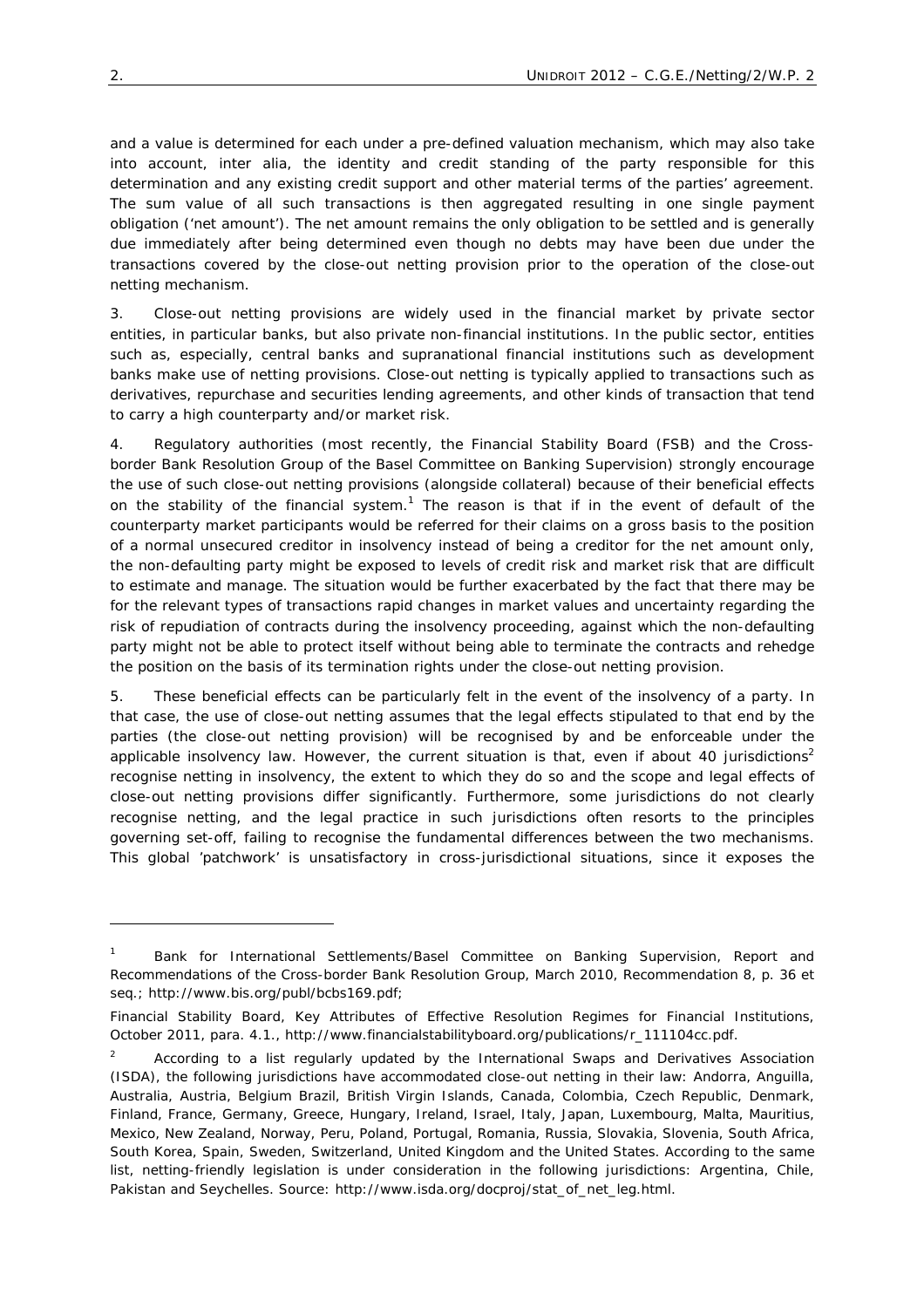1

financial market participants' risk management to unnecessary legal uncertainty and may even jeopardise it.<sup>3</sup>

6. An additional aspect of the enforceability of netting provisions has come to the fore since the beginning of the recent financial crisis: regulatory authorities, while underlining the usefulness of netting, have contemplated the need for a brief stay on the netting mechanism in certain situations (especially pre-insolvency) affecting a financial institution, so as to allow the regulator the time needed to decide if and how to resolve an ailing financial institution in an orderly fashion so as to mitigate risks to financial stability. The FSB has recently provided guidance as to how the regulatory intervention should be reconciled with financial institutions' and its regulators' needs to rely on the enforceability of close-out netting for risk management and mitigation purposes.

7. The emerging international regulatory consensus regarding the interplay between close-out netting and bank resolution is set out in the FSB report on bank resolution.<sup>4</sup> However, this newly developing regulatory approach has to deal with a patchwork where the relevant legal mechanisms in which close-out netting is embedded are not compatible or comparable across borders. Therefore, the sensitive connection of, on the one hand, regulatory measures such as stays on termination or portfolio transfers and, on the other hand, the essential insolvency and commercial law framework might fail in certain cases. Notably, stays might achieve a better cross-jurisdictional effect on the basis of harmonised legal principles. Equally, legal uncertainties arising in the context of asset transfers to domestic or foreign bridge banks can be more effectively mitigated on the basis of a more consistent international picture of the underlying commercial and insolvency law. This situation calls for a more harmonised and streamlined framework regarding close-out netting on which market participants and regulatory authorities can rely across all financial markets.<sup>5</sup>

8. First steps have already been taken towards an international consensus on the legal cornerstones regarding enforceability of close-out netting provisions. The Geneva Securities Convention sets out an optional framework for the protection of collateral transactions. This protection extends to netting provisions provided they are concluded as part of a collateral transaction. The Convention therefore contains a definition of close-out netting and a key rule on enforceability.<sup>6</sup>

9. Furthermore, netting has also been recognised in the work of other International Organisations. Notably, the UNCITRAL Legislative Guide on Insolvency Law refers to the enforceability of netting as a feature to be considered when designing insolvency law, and advises that netting should be allowed under the applicable insolvency procedure.<sup>7</sup> Moreover, the EU Member States have implemented a partly harmonised legal framework for close-out netting provisions.<sup>8</sup>

10. The aim of these Principles is to provide detailed guidance to national legislators seeking to revise or introduce national legislation relevant to the functioning of close-out netting. The Principles are designed to improve the enforceability of close-out netting, especially in crossjurisdictional situations, in order to provide a sound basis, in commercial and insolvency law terms,

<sup>3</sup> *Cf.* for a detailed analysis UNIDROIT 2012 - S78C - Doc. 2, 1st Part, in particular pp. 32 *et seq.*

<sup>4</sup> Financial Stability Board, Key Attributes of Effective Resolution Regimes for Financial Institutions, October 2011, part 4, in particular para. 4.3.

<sup>5</sup> *Cf.* for a detailed analysis UNIDROIT 2012 - S78C – Doc. 2, 2<sup>nd</sup> Part, in particular pp. 68 *et seq.* 

<sup>6</sup> UNIDROIT Convention on Substantive Rules for Intermediated Securities, adopted in Geneva on 9 October 2009; in particular Article 31(3)(j) and Article 32(3).

<sup>7</sup> UNCITRAL, 2004 Legislative Guide on Insolvency, Recommendations 7(g) and 101-107.

<sup>8</sup> *Cf.* UNIDROIT 2012 - S78C - Doc. 2, p. 24-25 for a brief description of the various rules in place.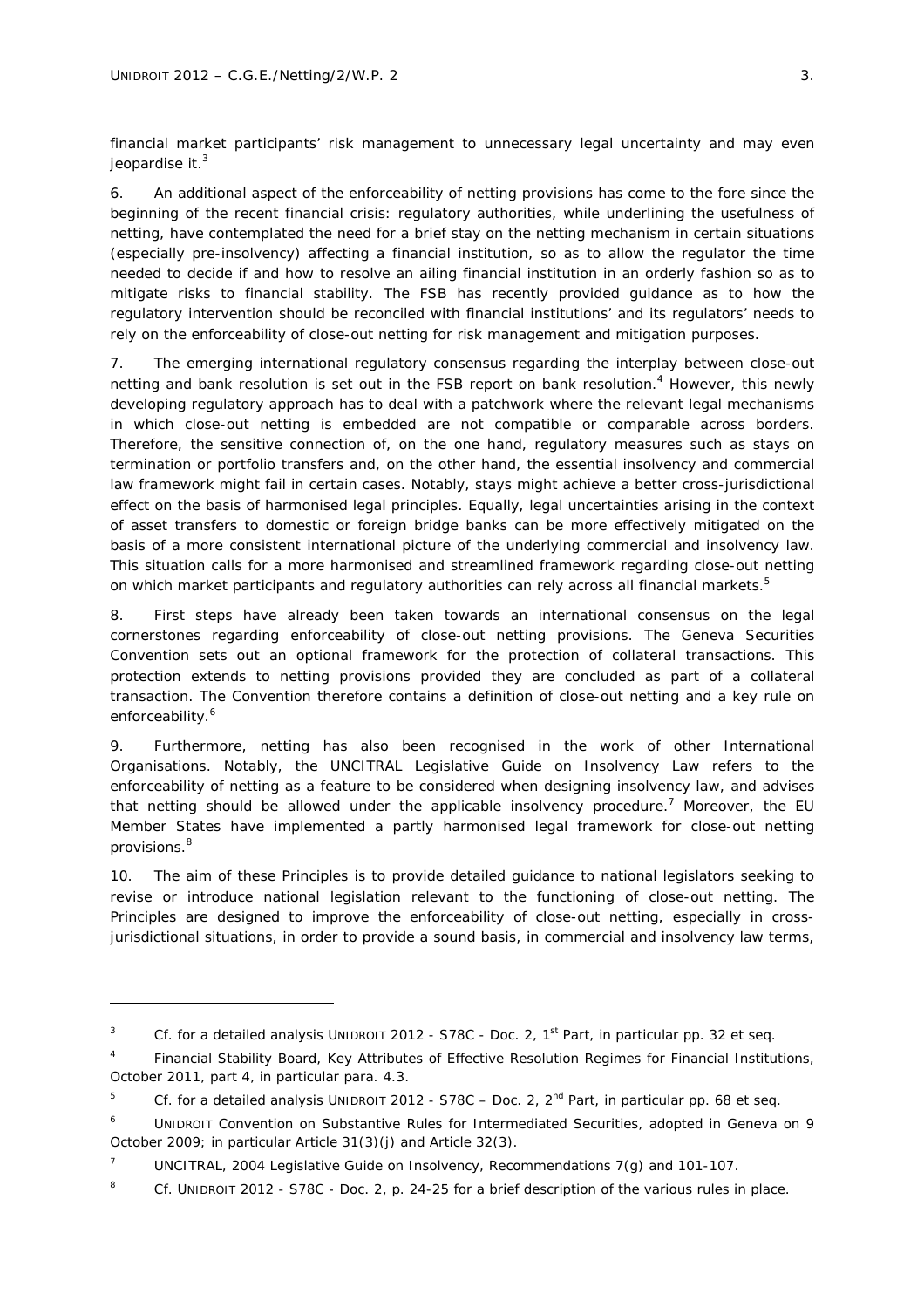for risk management and mitigation by financial institutions and for the application of regulatory policies in the international context.

11. Concerning the limitations of the scope of the Principles, it should be noted that the Principles propose a minimum field of harmonisation, where the enforceability of close-out netting provisions within the scope of the Principles should be ensured, whereas they acknowledge, without precluding further harmonisation, that beyond this minimum field, each implementing State may regard the enforceability of close-out netting provisions as an issue of its public policy.

12. In view of the preceding paragraph, the Principles allow for a certain measure of discretion for determining the scope of netting-specific legislation (see *Principles 3(c) and 4(e)*). Factors that each implementing State may wish to take into consideration in the exercise of its discretion include notably:

- the importance of the protection against systemic risk and the relevance for the functioning of the respective markets of the use of close-out netting provisions as an instrument of counterparty risk management;
- the relationship between close-out netting and the system of insolvency priorities in the implementing State in general;
- the predictability of results and certainty in commercial transactions;
- the general principle that the law should not treat similar situations unequal without justification and the specific principles against discrimination between domestic and foreign creditors in insolvency (see UNCITRAL Model Law on Cross-Border Insolvency, Art. 13); and
- whether this discretion to extend or restrict these terms is exercised for the purposes of the application of all or only some of the provisions of the Principles, or for their application in general or in situations outside insolvency only.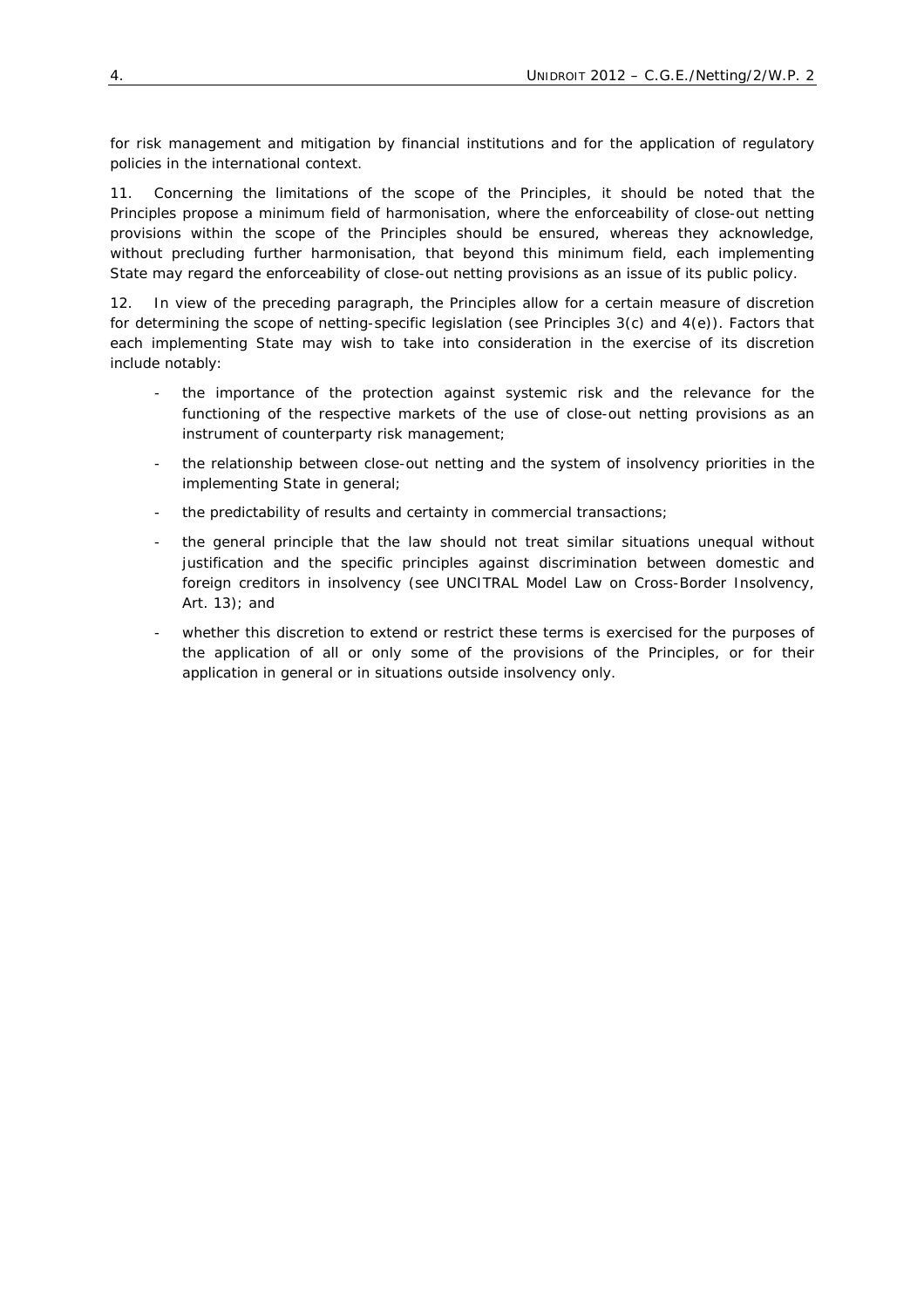## **Principle 2: Definition of 'close-out netting provision'**

*2. A 'close-out netting provision' means a contractual provision on the basis of which, upon the occurrence of an event predefined in the provision in relation to a party to the contract, the due and undue obligations owed by the parties to each other that are covered by the provision are reduced to or replaced by a single net obligation, whether by way of novation, termination or otherwise, representing the value of the combined obligations, which is then payable by one party to the other.* 

#### Key considerations in respect of this definition

- $\triangleright$  The definition of close-out netting provision should be broad so as to encompass different types of provision which achieve a functionally identical result.
- $\triangleright$  It should not privilege one or the other legal method to achieve the result that may exist in different jurisdictions and in different standard market contracts.
- ¾ The definition exclusively relates to contractual close-out netting. It does not address closeout netting to the extent that its functionalities are achieved under statutory provisions, nor does it address truly multilateral netting.

## Explanation and commentary

## *'Close-out netting'*

13. Close-out netting is best described in functional terms, *i.e.* by reference to a result. The process, in practical terms, is the following. A bundle of transactions with mutual obligations between the parties is contractually covered by a netting provision. Upon the occurrence of a predefined event, all non-performed obligations covered by the netting provision cease to be treated individuallyand their aggregate value is computed so as to result in one single net payment obligation. This obligation is owed by the party which is 'out of the money' to the party which is 'in the money'. This obligation remains the only obligation (which may include incidental fees, costs or other expenses) to be settled and is generally due shortly after being determined.

#### *Operation of a close-out netting provision*

14. The Principles follow a broad and functional approach concerning the various aspects of the taking of effect of a close-out netting provision. All aspects, from the creation and formal validity, to the effectiveness against third parties, admissibility in evidence and enforceability in insolvency are covered by the Principles. Where the Principles seek to ensure the enforceability of close-out netting provisions, this concerns all these aspects which can be summed up as the operation of the close-out netting provision. The term 'operation of a close-out netting provision' is therefore used throughout the Principles as a functional, shorthand reference to the various aspects described above and replaces the need to refer to the more specific terms who are not necessarily sufficiently precisely defined in an international context.

## *'Contractual provision'*

15. This definition covers contractual close-out netting, as opposed to statutory rules that may achieve an identical or similar result.

16. In practice, a clause allowing for close-out netting between the parties may be included in standard master documentation (such as the ISDA Master Agreement), or be part of a tailor-made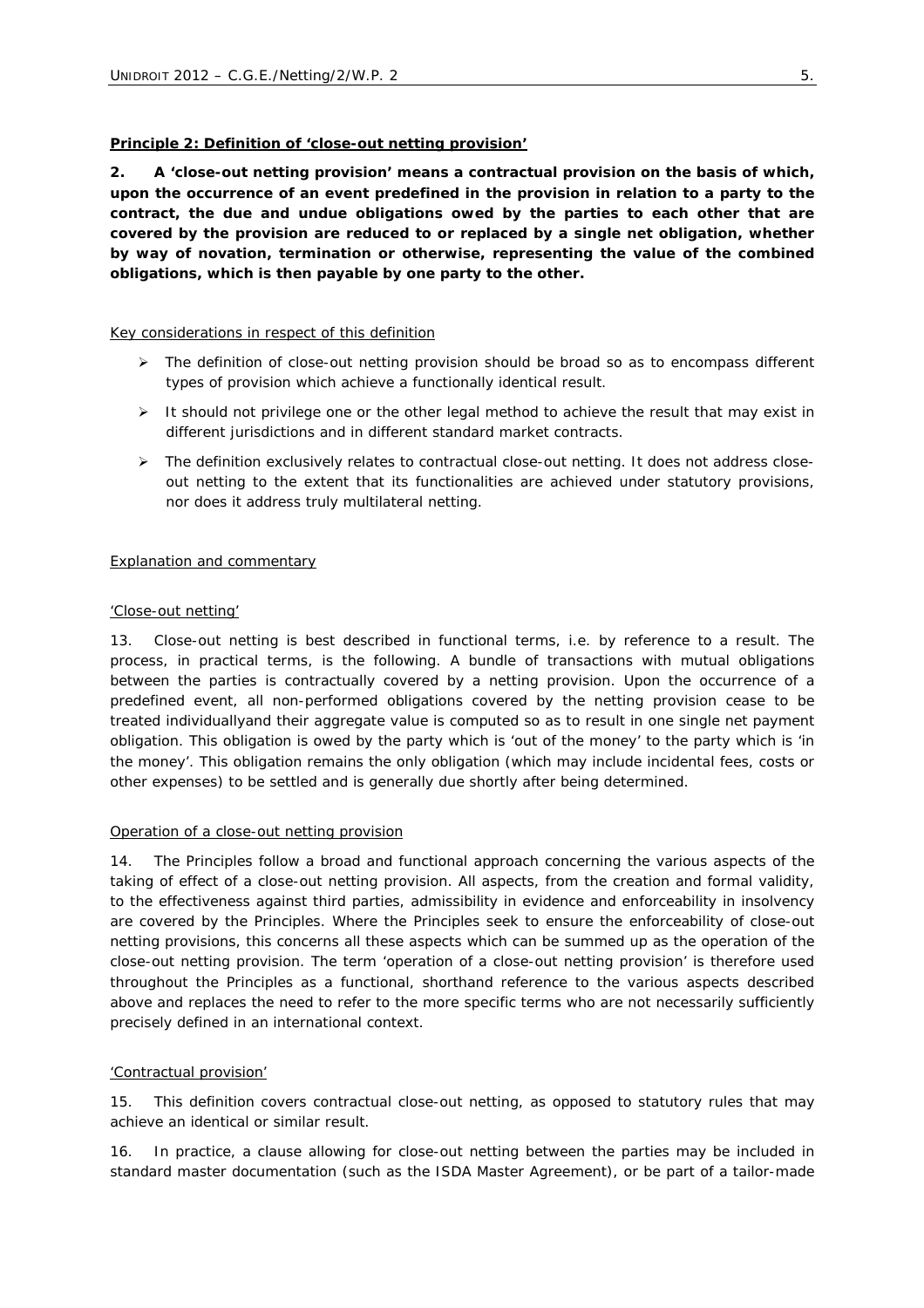framework agreement, or be an entirely self-standing agreement. The Principles therefore refer to the term 'close-out netting provision', rather than to 'arrangement' or 'agreement', so as to encompass these various possibilities. However, the term 'close-out netting provision' covers only those parts of an agreement that actually implement the close-out netting mechanism itself, and nothing else. Definitions, schedules and annexes that the parties may have related to their agreement are covered only to the extent that their content is necessary for the proper operation of the close-out netting mechanism. For certain clauses (walk-away clauses, wait-and-see periods) that are often used in connection with close-out netting provisions, but are not covered by the Principles, see below *paragraphs* 35 and 37.

17. Where the result of close-out netting is achieved through a combination of statutory rules with contractual rules (*e.g.*, the right to terminate is statutory, acceleration, valuation and aggregation are arranged for contractually), the Principles only cover the contractual part. To the extent that the parties have relied upon the application of statutory rules, the operation of the close-out netting mechanism under those statutory provisions is not an issue of the enforcement of the contractual agreement.

18. The internal rules of clearing, settlement and payment systems, as well as central counterparties are also contemplated by this definition. Despite the fact that they are usually approved by the relevant regulatory authority, the character of the relationship between the system and its participants is, or in any case is treated by this instrument as, one of commercial law (membership agreement, by-laws) as regards the treatment of the assets to be settled in the system. Thus, the close-out netting operation takes effect 'on the basis of' a contractual provision as envisaged by this definition.

19. The definition covers also contractual provisions that are not contained in the clauses of a single agreement, but in several interrelated arrangements, especially master-master agreements (to the extent that the underlying obligations covered by the various master agreements are eligible obligations under *Principle 4*).

#### *'Obligations owed by the parties to each other'*

20. Transactions concluded between two parties may be settled either bilaterally, between the parties themselves, or through a central entity interposed between the parties. Close-out netting is *equally important* in both scenarios.

21. Bilateral settlement between the parties is the standard case and covered by the Principles.

22. The Principles also cover 'central clearing' mechanisms which are ultimately also built on bilateral relationships. Central clearing is used as a collective term for the functionalities of central counterparties, net payment systems and clearing and settlement systems in general. Central clearing applies by virtue of contractual agreements between market participants or as a legal requirement. The arrangement usually works by interposing a central entity between the parties to every contract, so that it becomes 'buyer to every seller and seller to every buyer'. In other words, the bilateral settlement obligations that exist between the system's participants are entirely replaced by bilateral obligations between each participant and the central clearing entity. As a consequence, the net risk exposure is calculated on a bilateral basis, so that each participant's exposure exists exclusively against the central entity. Thus, given that, from a legal point of view, central clearing breaks down to strictly bilateral relationships, considerations in respect of bilateral close-out netting generally apply to central clearing. This applies both inside and outside insolvency of the participants and the system. Therefore, legal certainty requires also that the conversion of the original contractual relationships between the clearing participants into bilateral relationships between each participant and the central clearing entity is insolvency-proof.

23. Truly multilateral close-out netting is probably an exceptional case. Under such a scheme, more than two parties compute their mutual exposure on a multilateral basis, employing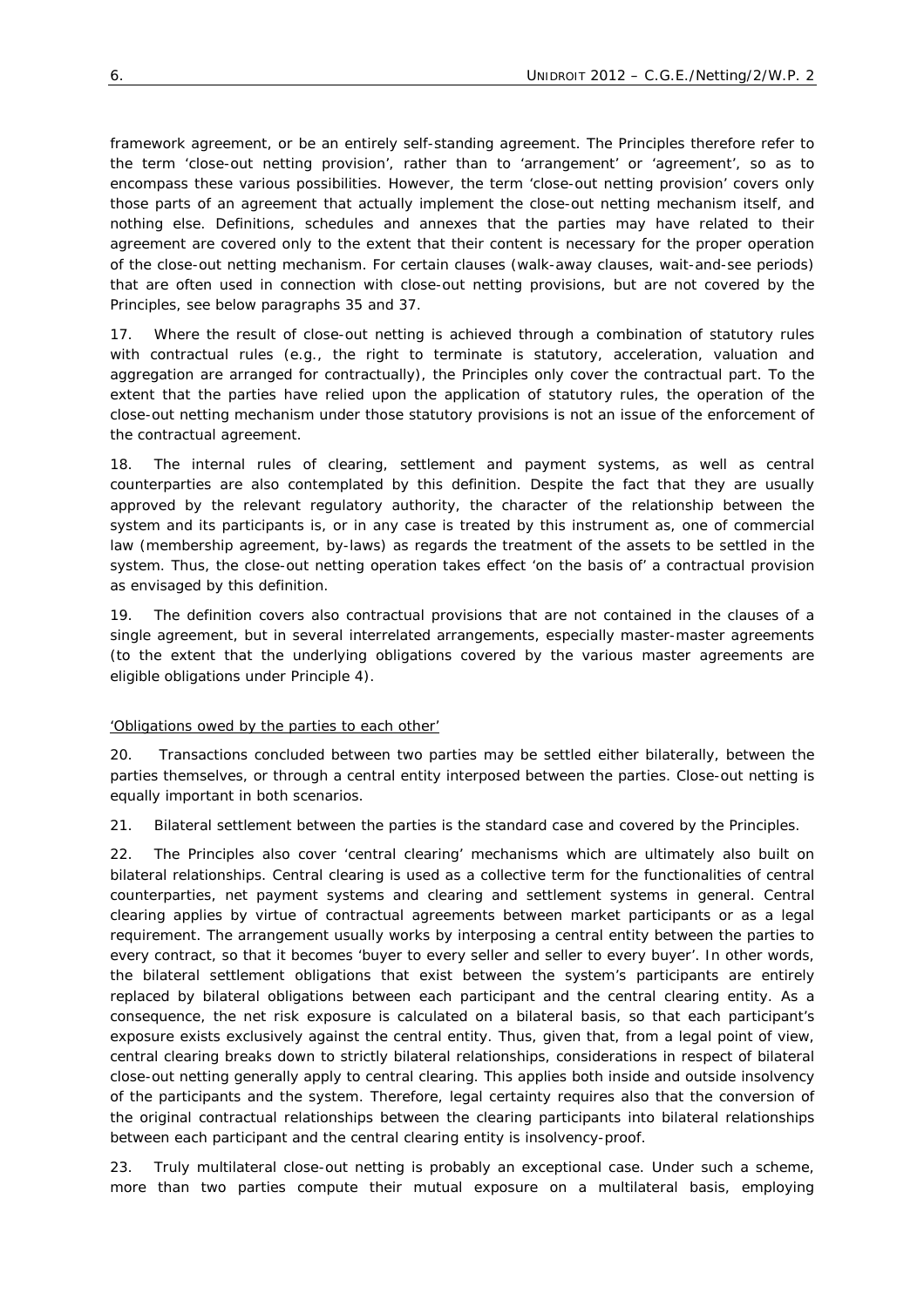functionalities similar to those used in close-out netting. A mechanism similar in concept to multilateral netting is sometimes used as a tool to circumscribe the exposure of one market participant *vis-à-vis* a multitude of other market participants, typically a bank managing its risk exposure under one single netting provision against several entities belonging to the same group of companies (hence this form of netting is also called 'cross-affiliate netting'). The recognition of a multilateral netting provision by the applicable insolvency law depends in part on whether the law is able to accommodate the lack of mutuality of the relevant contracts or on whether the 'mutuality' created through cross-guarantees, cross-collateralisation agreements or similar arrangements is recognised. Truly multilateral close-out netting is *not* covered by the above definition.

#### *'Occurrence of an event predefined in the provision'*

24. The event that triggers the application of the netting provision (the occurrence of the event that is 'predefined in the provision') is commonly referred to in the relevant documentation as the 'termination event', 'enforcement event', 'specified event' or 'default event'. Close-out netting can occur both in situations where both parties are solvent and in the event of the insolvency of either, since it is the parties to the netting provision themselves that determine the trigger for the operation of the mechanism. This event may consist, for example, in one of the parties defaulting on one or more of its obligations, or in its filing for insolvency, in the appointment of a state administrator or a similar intervention by the public authorities, or in the opening of an insolvency proceeding or an administration, resolution or restructuring procedure. Often, parties additionally agree to include external circumstances as termination events, such as the objective impossibility of performing an obligation under one of the contracts, or the downgrading of one of the parties' credit rating following its merger with another company.

25. It is worth noting that the event triggering termination is determined, in certain jurisdictions, under the relevant legislation itself. In particular, the insolvency of one of the parties may lead to the termination of all open contracts by operation of the statutory law. Parties may supplement this statutory consequence of the termination event with additional contractual rules providing for other elements needed to achieve the result of close-out netting (*cf. supra, paragraph* 17). Such arrangements are likewise envisaged by the present definition.

#### *'Reduced to or replaced by a single net obligation'*

26. A close-out netting mechanism is commonly understood as resulting in a single payment obligation owed by the party that is 'out of the money' to the party that is 'in the money'. However, a number of different functional steps can be used to achieve this result, and these can potentially be based on a number of differing legal concepts.

27. A netting mechanism generally involves several or all of the following steps: (i) termination of the contracts, (ii) acceleration of obligations, (iii) valuation of the contracts, and, (iv) aggregation to result in an overall net amount. The order of acceleration, aggregation and valuation can vary according to the actual netting provisions. Not all netting provisions need all of these steps to come to the functional result of close-out netting. Which elements are needed and used depends, rather, on the design of the relevant provision and the boundaries under the applicable law. Examples:

- − Termination of each contract; valuation of each contract; aggregation of all values to form one net payment obligation.
- − Acceleration of each contract, valuation of each contract, aggregation of all values to form one net payment obligation.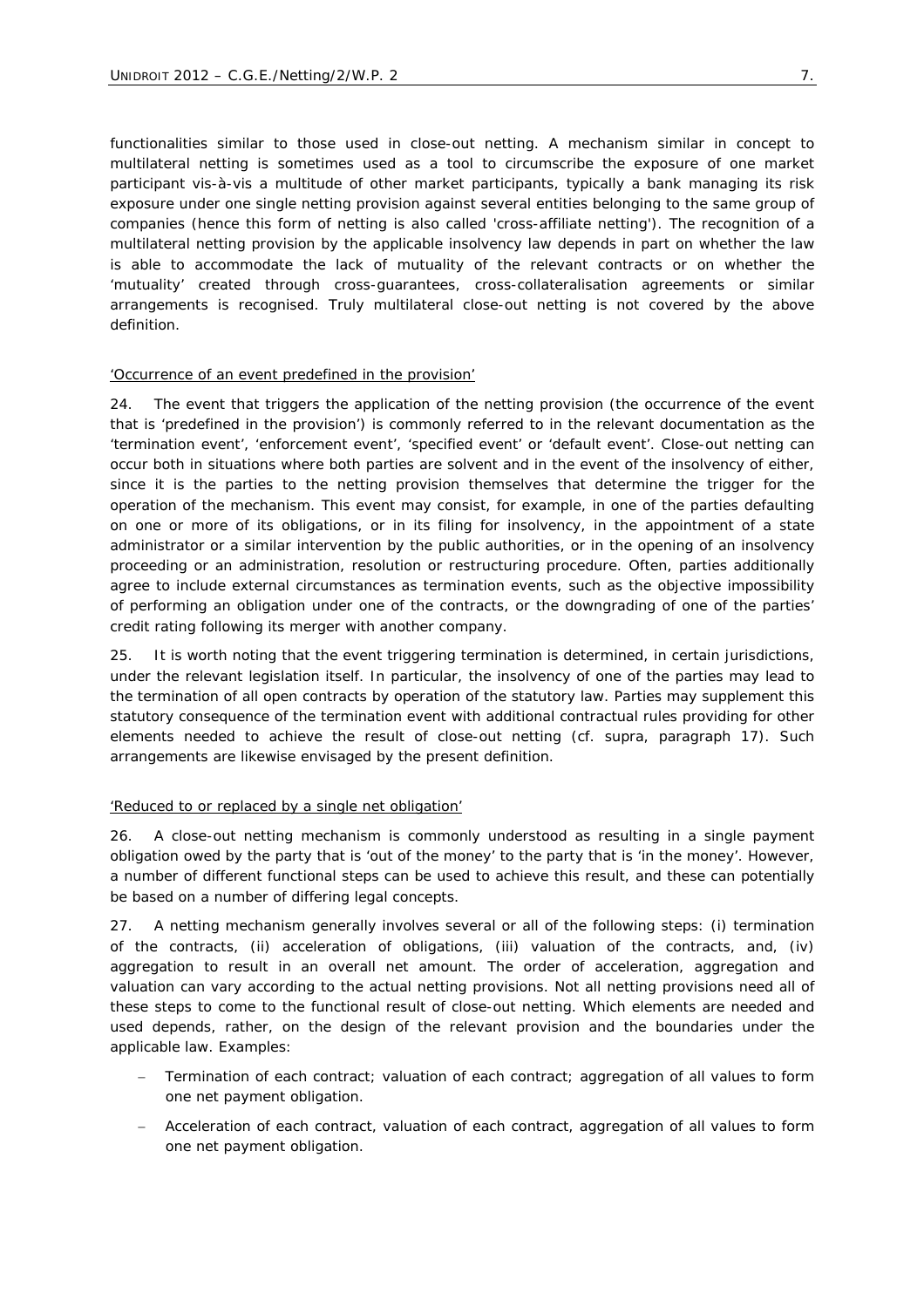- − Termination of each contract; valuation of each contract; aggregation of all values to form one net payment obligation; acceleration of the net obligation.
- − Termination of each contract; valuation of each contract; creation of a new (immediately due and payable) payment obligation representing the overall value.
- − *Etc*.

28. These functional steps merely describe what happens in practical terms. The relevant closeout netting provision in combination with the applicable law need to provide the necessary legal concepts, since the result (a single net payment obligation) is first and foremost a legal one. The legal concepts and terminology that underlie these steps differ, depending on the design of the netting provision and on the law applicable to it.

29. Termination is a term used to express the functional result of the relevant open contracts being put to an end. National laws achieve this result by legal mechanisms called cancellation, close-out, rescission, termination, *etc.*

30. Acceleration is a term used to express the concept that an obligation becomes due and payable before the contractually agreed date; there might be other legal concepts and terms to achieve an identical functional result such as the replacement of the original and as yet unmatured obligation with a new obligation that must be performed immediately ('novation'). It should be noted that, while the legal technique of novation is covered by the Principles as one of the methods to replace the original obligations with the single net obligation under the close-out netting provision, the type of transaction commonly referred to as 'novation netting' (or settlement netting) is not addressed by the Principles. 'Transformation' is another term that might be used in this context.

31. The aggregation element collapses all relevant transactions or the value resulting from them so as to produce one single obligation. This is functionally the same result as the outcome of classical set-off of all valued and payable obligations. Also novation (*i.e.*, the parties' agreement that after termination of all open transactions a *new* obligation arises representing the relevant aggregate value) is a suitable concept to achieve the effect of aggregation.

32. The valuation of the terminated transactions or the entire (aggregate) contractual relationship generally seeks to establish compensation for the party that was 'in the money'. This means that the single net obligation is intended to 'represent the value of the combined obligations' that were covered by the close-out netting provision. Whereas the original obligations may be for the payment of money or for any other performance, the resulting single net obligation is an obligation for the payment of money. The valuation is usually (but not necessarily) effected by the non-defaulting party under a mechanism which has been pre-defined in the agreement. The parties are free to define the valuation mechanism and may use concepts such as replacement or market value or any other method that allows for a practicable and commercially reasonable valuation process.

33. The resulting net obligation must 'represent the value of the combined obligations'. However, the Principles do not intend to lay down any further specific requirements concerning the process of valuation.

#### *'Payable by one party to the other'*

34. Where close-out netting occurs in the context of the insolvency of one of the parties, and the net amount is positive for the other party, that party is paid from the insolvency estate and may therefore fail to recover some or the entirety of its claim, if unsecured. In the amount of this net sum, the position of the solvent party *vis-à-vis* the insolvent estate is no better than that of any other party: it needs to be secured in order to be certain of payment and the same requirements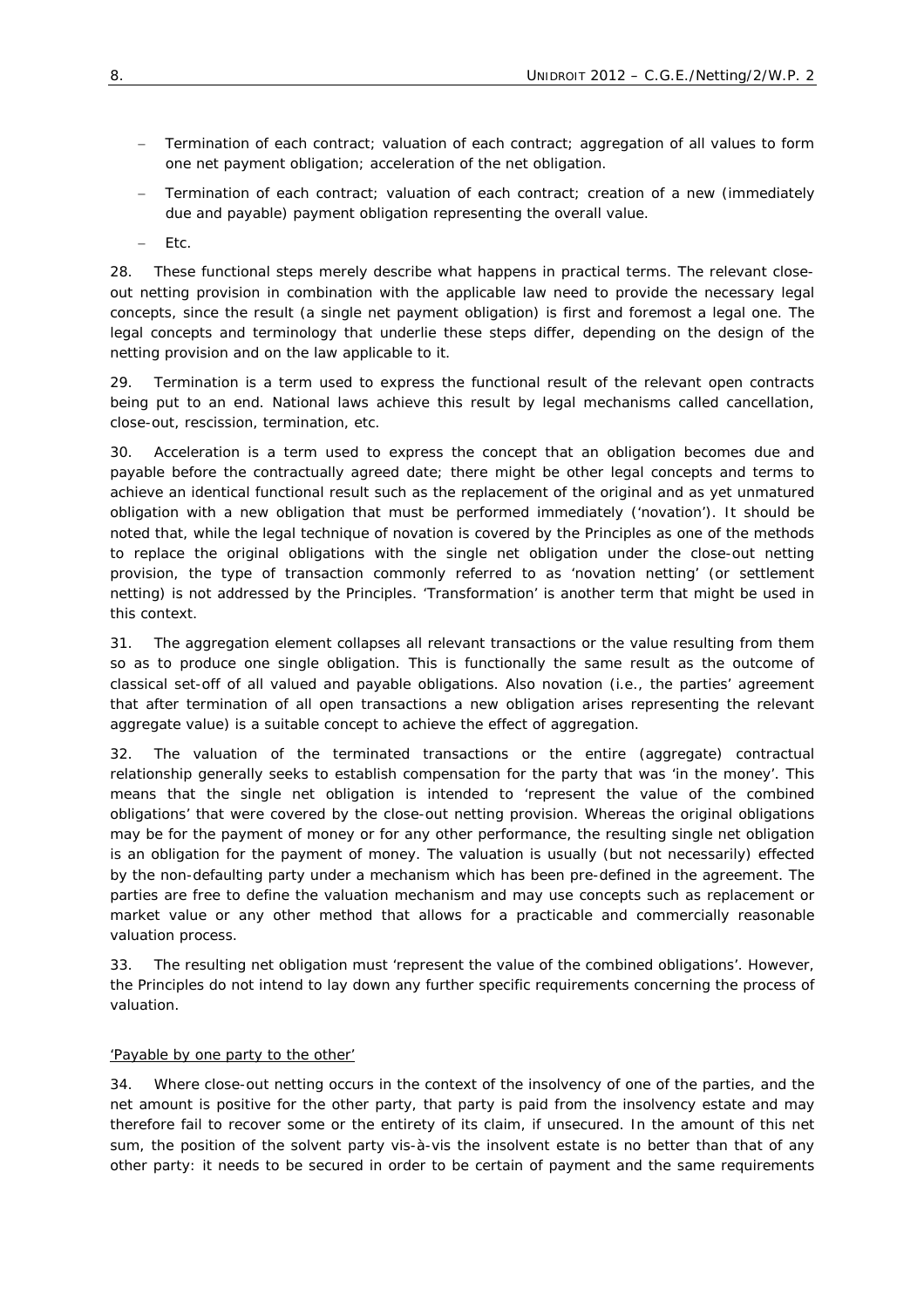1

apply regarding the necessary proof of the claim. Where the net amount is positive for the insolvent party, as a rule the other party must pay the insolvency estate.

35. However, parties may have agreed on a clause that allows a non-defaulting party which is 'out of the money' to refuse payment to the defaulting party ('walk-away clause'). The background of such clauses is that a defaulting party should not benefit from its own default. However, not all jurisdictions permit such clauses because of their effect on systemic stability. There is a regulatory debate on whether they should be valid in the event of insolvency of the defaulting party. In order to take advantage of close-out netting for purposes of calculating required capital under the regulatory capital adequacy standards of the *Basel Committee on Banking Supervision*, parties may not rely on a walk-away clause.<sup>9</sup> This is a regulatory and policy decision on which the Principles do not reflect a position. Walk-away clauses are not immediately linked to the enforceability of closeout netting provisions, since they do not affect the steps of termination, acceleration, valuation and aggregation under a close-out netting provision as defined in *Principle 2*. Rather, they constitute a type of clause which merely affects the payability of the obligations covered by the close-out netting provision or of the single net obligation resulting from its operation. Thus, where parties have concluded a master agreement that contains a close-out netting provision with a walk-away clause, the walk-away clause falls outside the scope of the Principles, while the protection of the operation of the remainder of the close-out netting provision under the Principles is not affected.

#### *Automatic or elective operation of the close-out netting mechanism*

36. Depending on the specific contractual agreement, close-out netting either occurs automatically, by operation of the contractual agreement ('automatic termination', which is not allowed in a number of jurisdictions), or it may occur at the discretion of the party which is not the party to which the predefined event relates. Close-out netting provisions employing either elective or automatic termination are covered by the Principles.

37. The extent to which the non-defaulting party should be able to suspend or wait for a period of time or for an indefinite period of time to exercise its rights to close-out is currently under discussion among market participants and regulatory authorities, particularly where the defaulting party is in resolution or insolvency. One concern is that a non-defaulting party which is 'out of the money' may under the terms of the master agreement be entitled not to make any payments to the defaulting party after the occurrence of the event of default even though the non-defaulting party refrains from terminating and exercising close-out. Thus, the non-defaulting party may through inaction by refraining from the exercise of its rights under the close-out netting provision avoid having to perform under its obligations to the defaulting party. Several different courts with jurisdiction over recent cross-border insolvency proceedings of large financial institutions have come to different conclusions in this respect. The Principles do not take a stand concerning these issues. According to the definition in *Principle 2*, close-out netting is covered by the Principles only if it takes effect 'upon the occurrence' of a predefined event. This implies that the operation of a close-out netting provision that takes effect only after a period of unreasonable length has passed since the occurrence of the predefined event, is no longer covered by the scope of the Principles, *i.e.* it is regarded as a policy issue of the implementing State whether or not to impose a time limit for the exercise of the right to termination and close-out. Similarly, any suspension of the payment obligations of the non-defaulting party after the occurrence of a termination event, but before the actual termination itself, does not affect the operation of the close-out netting provision as defined in *Principle 2* and is therefore an issue that is not addressed by the Principles.

<sup>9</sup> Basel Committee on Banking Supervision, International Convergence of Capital Measurement and Capital Standards: A Revised Framework (2006) Annex 4 para.96(iii), available under http://www.bis.org/publ/bcbs128.pdf.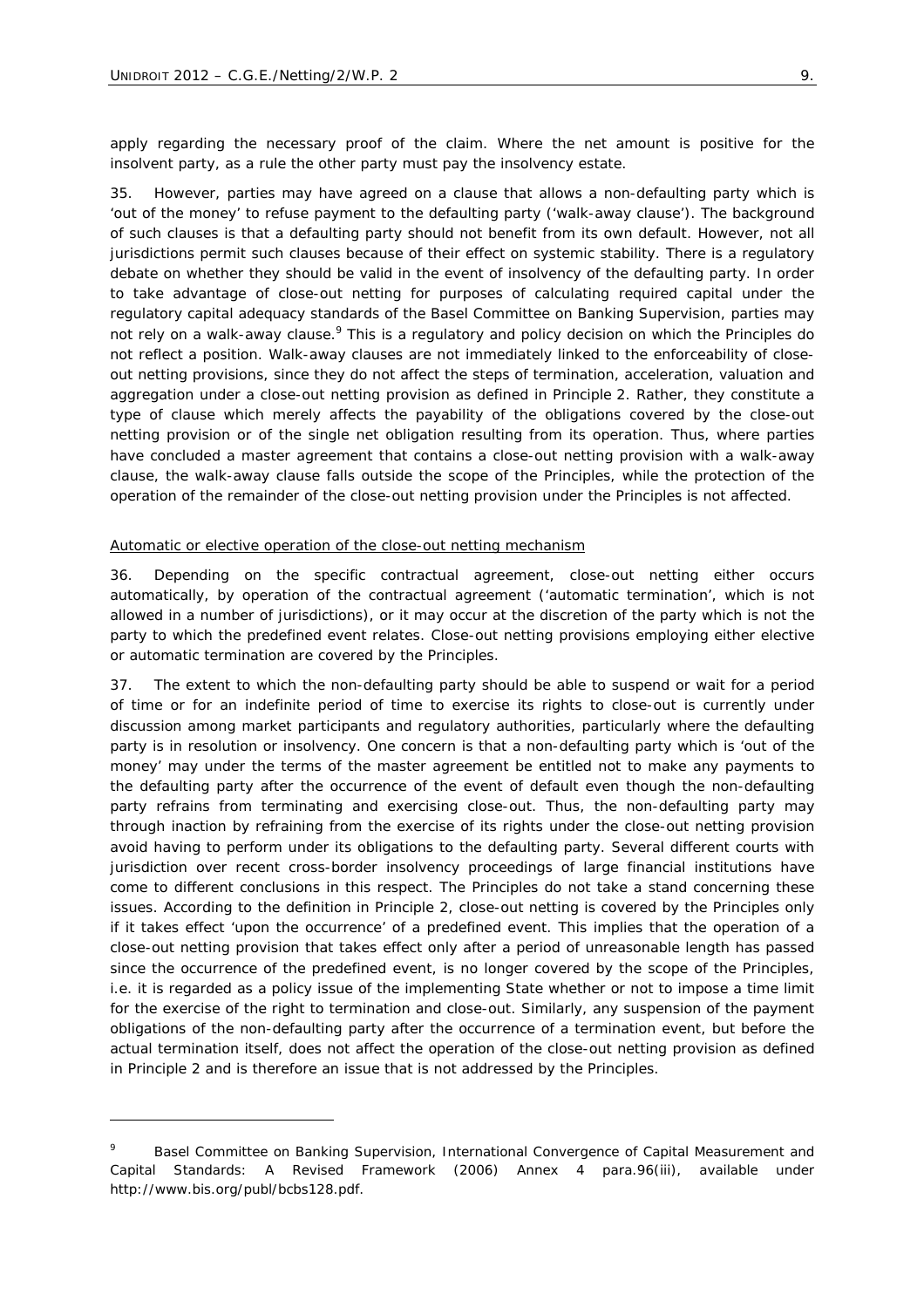## **Principle 3: Definition of 'eligible party'**

- *3. 'Eligible party' means* 
	- *a) a person other than a natural person;*
	- *b) a partnership or unincorporated association (whether or not its membership includes natural persons); and*
	- *c) any other person or legal entity designated as an eligible party under the law of the relevant State.*

#### Key considerations in respect of this definition

- $\triangleright$  The definition of eligible parties determines and restricts the scope of the Principles, in conjunction with the definition of eligible obligation. Therefore, the application of the Principles to a legal relationship between two parties depends on whether both are eligible parties, and whether the relevant legal relationship represents an eligible obligation.
- $\triangleright$  The definition of eligible parties, as a criterion for determining the personal scope, should be shaped in a broad and comprehensive manner. One of the main issues to be taken into account is consumer protection. Many jurisdictions apply specific measures with a view to protecting consumers. National legislators/regulators may determine the extent to which the application of the Principles is compatible with the relevant consumer protection policy.
- $\triangleright$  Other restrictions regarding the personal and material scope (apart from excluding consumers) frequently exist in national law; these are both highly diverse and difficult to categorise conceptually from an international point of view. The key question appears to be whether a certain kind of business should be able to be included within the ambit of netting. From the point of view of international compatibility, this issue would be best tackled in a precise and consistent manner by restricting the definition of eligible obligations, while leaving the definition of eligible parties as broad as possible.

#### Explanation and commentary

#### *Sub-paragraph (a) – Person other than a natural person*

38. *Sub-paragraph (a)* covers the greater part of all parties contemplated by the *Principles.* It follows the key consideration that the personal scope of the Principles should be as broad as possible, given that it is well-nigh impossible properly to classify the different types of actor in the financial market.

39. In particular, professional actors in the financial market, such as banks and securities firms, will usually be organised in a form other than that of a natural person. They are covered by *subparagraph (a)*.

40. Commercial firms such as airlines, energy dealers, producers of chemical industrial goods, *etc*., are likewise covered. They use derivative contracts for hedging purposes on an ongoing basis. Such contracts typically contain netting clauses.

41. Public law entities are also covered to the extent that they are 'persons', *i.e.*, that they have legally recognised personality. This includes States and their divisions, including central banks. Moreover, more or less independent bodies of public law with legal personality are likewise included such as municipalities as well as agencies that are constitutionally independent from the state. Furthermore, entities created under public international law, in particular intergovernmental organisations, are also covered.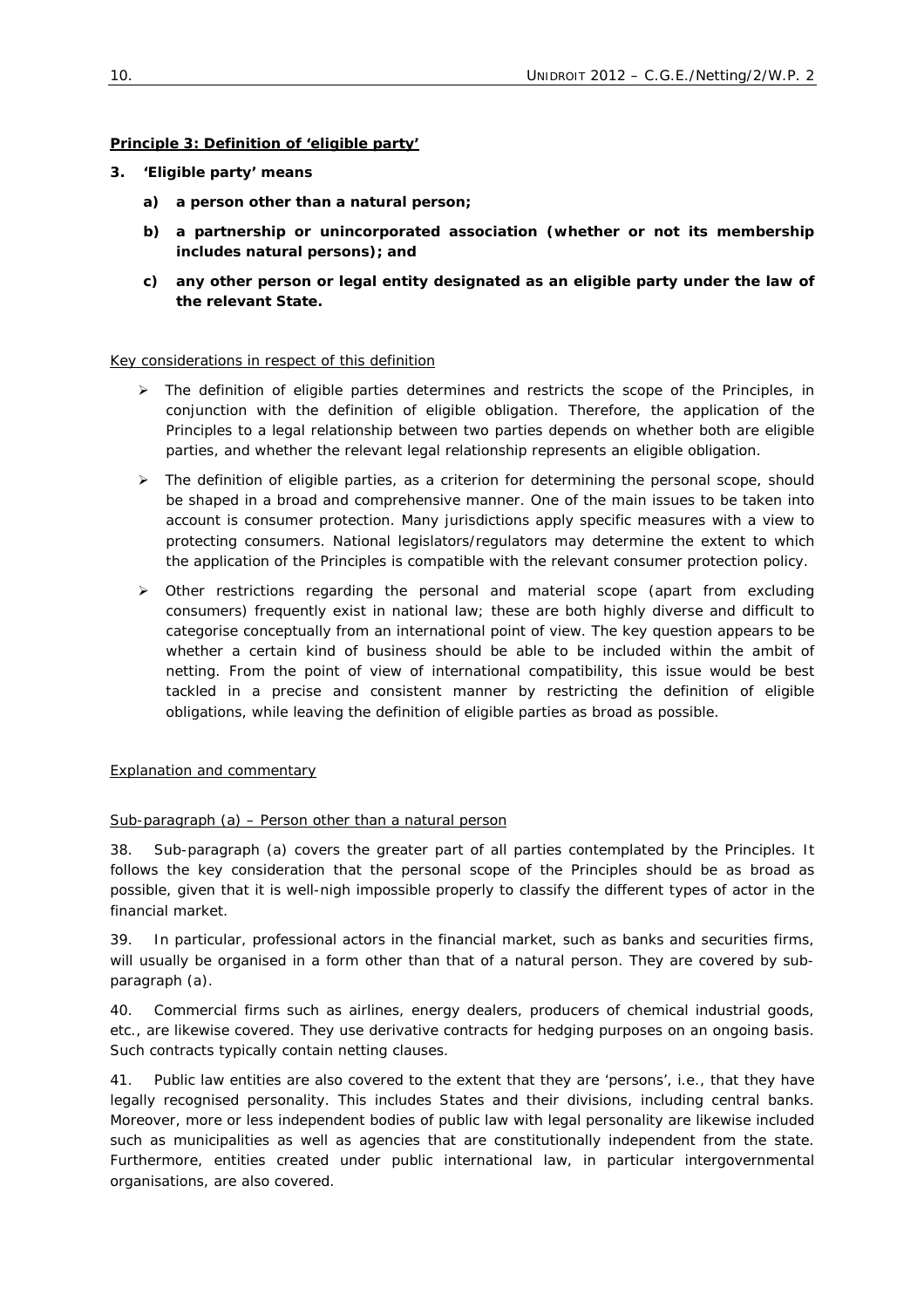#### *Sub-paragraph (b) - Partnership or unincorporated association*

42. The inclusion of the term 'unincorporated associations' guarantees that organisations such as universities, religious associations, football clubs, *etc*. are covered, since they may participate in the financial market to a considerable extent.

43. It should be noted that it is quite easy in many jurisdictions to form such unincorporated associations or partnerships and for them to be given some legal recognition, with few formalities required. This includes associations of natural persons which, if acting as individuals, would fall within the scope of *sub-paragraph (c)*. The fact of being associated and of entering into those contracts enumerated in *Principle 4* places such groups of individuals within the scope of the Principles.

## *Sub-paragraph (c) - Any other person or legal entity designated as an eligible party*

44. This paragraph reflects the policy considerations raised by the possible participation of individuals in financial market transactions. States may decide

- not to apply the Principles to individuals at all,
- to apply the Principles only to restricted classes of individual such as professionals and other sophisticated or high-net-worth individuals,
- to apply the Principles to restricted classes of individual and in respect of certain types of contract into which these individuals may enter,
- to apply the Principles to individuals only to the extent that they contract with a counterparty falling within the ambit of *sub-paragraphs (a)* or *(b)*.
- Such a decision will generally be made within the overall framework of the relevant state's rules and policy on the protection of individuals in general and of consumers in particular.

45. This paragraph aims to cover persons commonly referred to as 'natural persons' (*cf.* also the negative use of that definition under *sub-paragraph (a)*). However, the Principles intentionally do not use this term in *sub-paragraph (c)* in order to avoid confusion with the category described under *sub-paragraph (b)*. Natural persons organised in a partnership or an association and acting as such fall within *sub-paragraph (b)*, although many jurisdictions would still regard them as natural persons in legal terms. As a consequence, *sub-paragraph (c)* covers natural persons acting individually, or 'individuals'. It should be noted that *sub-paragraph (c)* also covers legal entities in general, *i.e.* implementing States may extend the scope of application of the Principles towards entities that are not legal persons even beyond the scope of *sub-paragraph (b)*.

46. Unincorporated entrepreneurs (merchants) are covered by *sub-paragraph (c)* even where they engage in business usually conducted by incorporated companies. As a consequence, they fall within the scope of the netting principles only if and to the extent that they are designated as eligible parties under the law of the relevant state.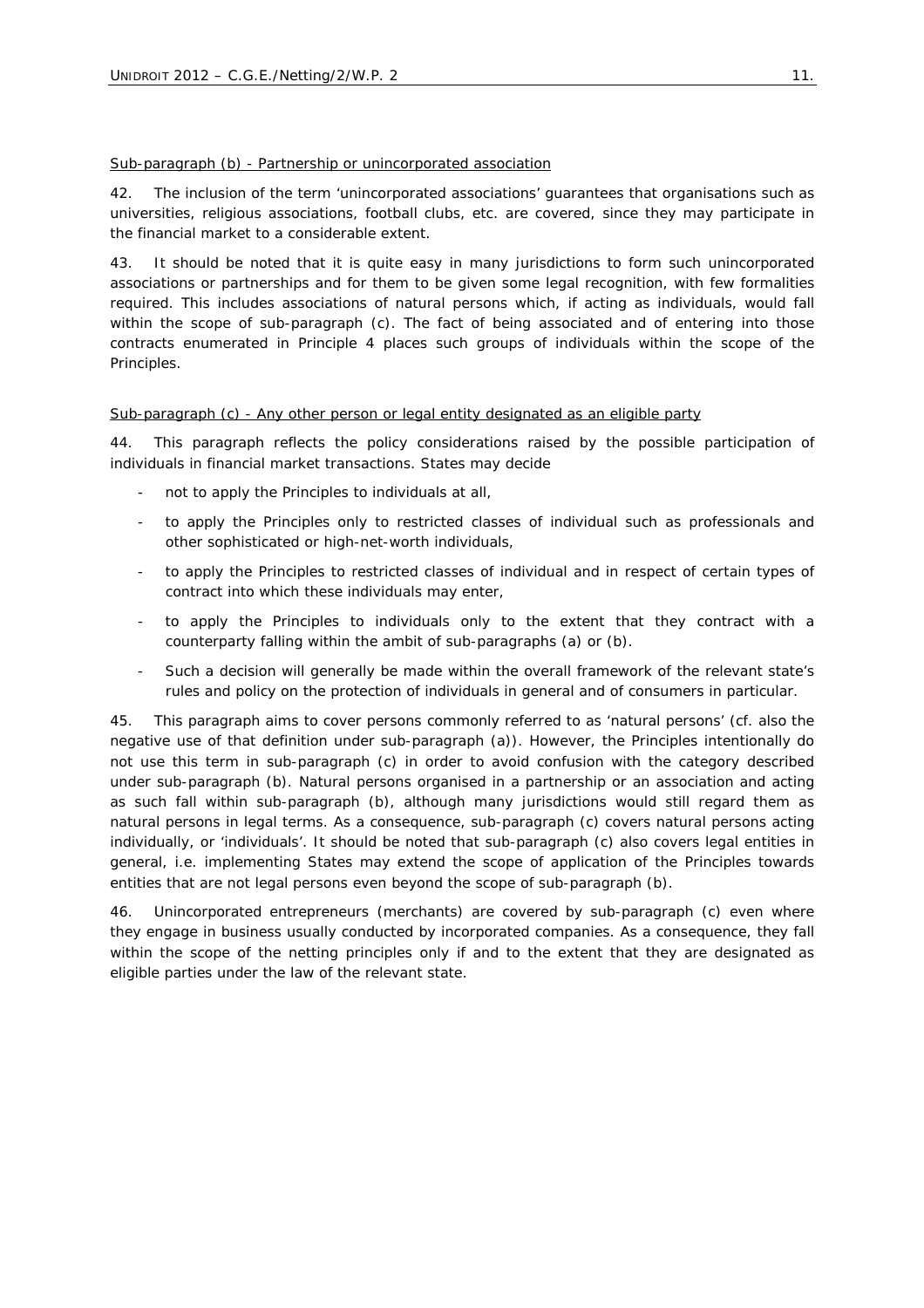#### **Principle 4: Definition of 'eligible obligation'**

- *4. 'Eligible obligation' means an obligation arising under one of the following contracts:* 
	- *a) derivative instruments, meaning an option, forward, future, swap, contract for differences or other transaction in respect of a reference value that is [, or in the future becomes,] the subject of recurrent contracts in the derivatives markets;*
	- *b) repurchase agreements, lending agreements and margin loans for the sale or purchase of securities, money market instruments and units in collective investment schemes;*
	- *c) collateral arrangements securing another eligible obligation;*
	- *d) contracts for the sale, purchase or delivery of* 
		- *(i) securities;*
		- *(ii) money market instruments;*
		- *(iii) units in a collective investment scheme;*
		- *(iv) currency of any country, territory or monetary union;*
		- *(v) gold, silver, platinum, palladium, or any other precious metal; or*

*(vi) any other fungible commodity, meaning a commodity that is [,or in the future becomes,] the subject of recurrent contracts in the spot, forward or derivatives markets;* 

- *e) any other type of contract designated to that effect under the relevant law; and*
- *f) agreements under which a party assumes a liability (whether by way of surety or as principal debtor) for the performance of obligations of another person under any agreement referred to in sub-paragraphs (a) to (e).*

#### Key considerations in respect of this definition

- $\triangleright$  From the perspective of the purely legal mechanisms involved, netting is possible in respect of all mutual contractual relationships the value of which can be expressed in an amount of currency. However, in the event of default of one of the parties, netting offers special treatment of the non-defaulting party in relation to the insolvent's general creditors. Therefore, there need to be elements justifying a contractual relationship being covered by a netting provision. There are three such elements.
- ¾ *Single relationship*: contracts entered into on the understanding that each as a practical matter affects the others should be covered. (i) A first such case is the quasi 'natural' category of transactions in which the single relationship is directly implied. For example, swaps or repurchase transactions are entered into on the understanding that the mutual rights and obligations (which are legally distinct from each other) within a single transaction cannot be separated by the parties and should not be looked at separately in the event of one of the parties becoming insolvent (*i.e.*, no cherry picking should apply in relation to only one leg of these transactions). (ii) In a second category of cases, this single relationship is wider and created contractually by the parties. However, given that closeout netting leads to special treatment in the event of insolvency, this contractual single relationship can only be established where there are good objective reasons to deal with a multitude of contracts on a collective basis. The main reasoning here is that it is more efficient for parties to monitor and manage their mutual risk exposure on the basis of an overall assessment of all contracts outstanding between them.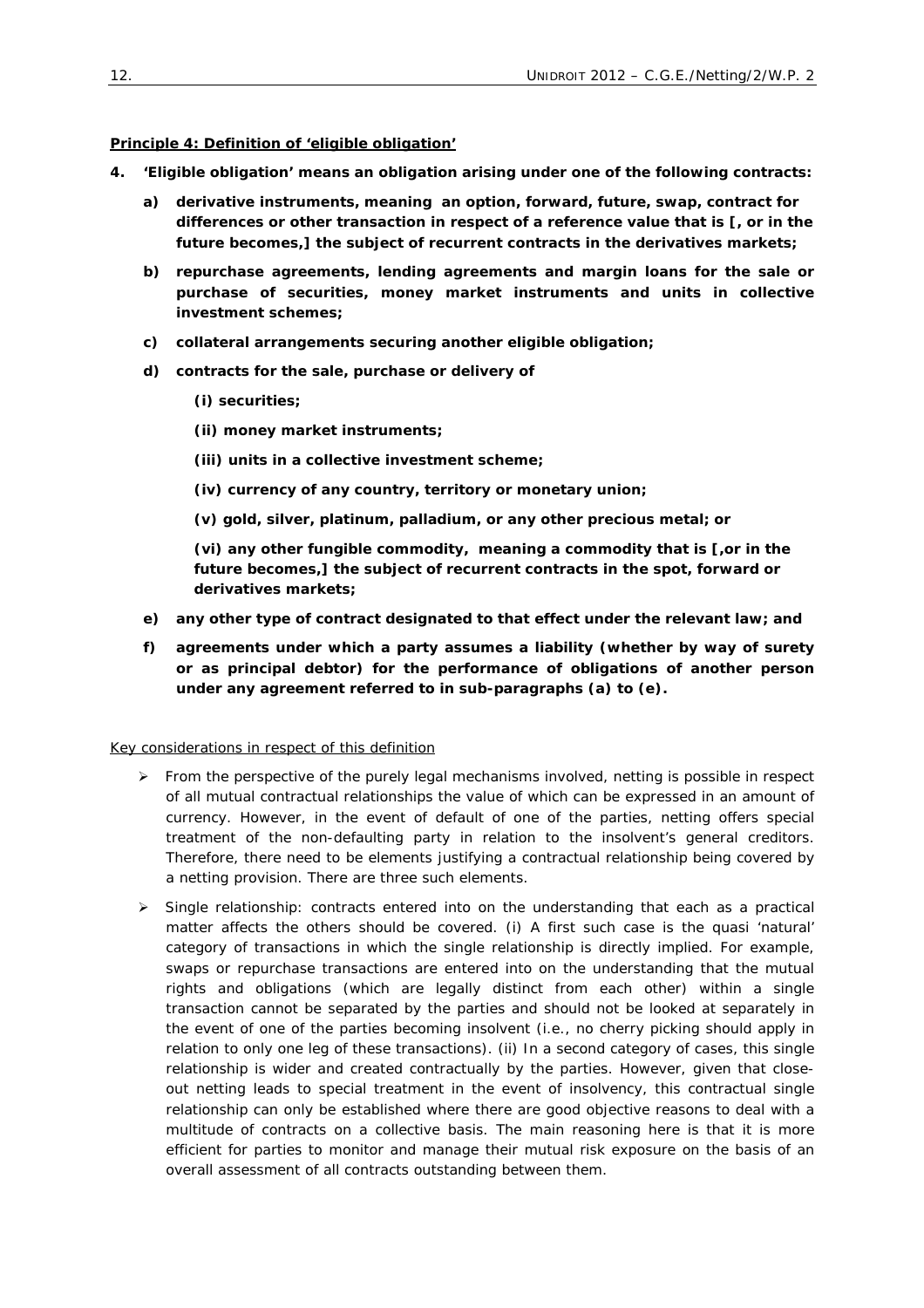- ¾ *Rapid changes of value*: A second justification for applying close-out netting to certain of the parties' mutual rights and obligations stems from the fact that the volatility of the value of certain financial transactions would expose parties to considerable market and credit risk which they would have difficulty managing if they were not allowed to terminate such transactions upon the occurrence of one of the pre-defined termination events, in order to determine gains and losses and to re-hedge their portfolio. Rapid and significant changes in the contract value might expose the non-defaulting party to a multiple of the anticipated counterparty and market risk which cannot be hedged any more in an appropriate way.
- ¾ *Systemic risk*: A third justification is the avoidance of systemic risk. This element flows partly from the second justification. In deteriorating market conditions, the ability to terminate contracts and thus to limit exposures is important in guarding against the situation where the failure by one of the parties to perform its obligations causes its counterparty likewise to become unable to perform its obligations *vis-à-vis* third parties.

#### Explanation and Commentary

#### *General*

47. The term 'contracts' is understood in a broad sense and also includes contracts that might be categorised as 'commercial' contracts. It is impossible to make a neat distinction between financial contracts, on the one hand, and commercial contracts, on the other hand. For instance, futures and forwards are both used by industrial and commercial companies to hedge price swings in relation to raw materials, *etc*. Application of these rules to contracts entered into by energy traders, airlines and similar businesses would be beneficial as these face similar exposures to rapid price swings as face financial firms.

#### *Sub-paragraph (a) – Derivative instruments*

48. The term 'derivative instrument' includes a contract the value of which depends on a reference value. The reference value can consist of rates or indices, or of any other measure of economic value, or of factual events. In today's markets, the reference value usually consists of a rate, yield, price or index relating to interest rates, currencies, transferable securities, money market instruments, commodities, precious metals, credit risk, energy, emissions, economic or monetary statistics, actuarial or other insurance-related data, meteorological data, freight forward rates, bandwidth or property. However, other reference values are also conceivable.

49. Derivative instruments will typically fulfil all three criteria (*cf.* key considerations, *supra*) for inclusion into the list of contracts. First, two typical financial market participants like banks, merchant banks, funds, insurance companies, *etc.* will ordinarily regard the multitude of their open derivative instruments with each other as one single relationship. The risk monitoring and assessment will ordinarily be done by the parties on an aggregate basis.

50. Derivative instruments also pass the test of the second criterion, *i.e.* exposure to considerable market and credit risk. They are often highly volatile transactions with rapid and significant price movements. Rapid price movements combined with large outstanding counterparty credit exposures and transaction volumes could also pose the threat of systemic risk (third criterion).

51. Financial markets subdivide derivatives contracts into a number of categories, notably options, forwards, futures, swaps, contracts for differences, and their respective subcategories. The boundaries between these categories are not always clear-cut. Moreover, the list of derivatives categories can never be exclusive, in view of the need to cater for future market developments and differences in categorisation. Therefore, the underlying consideration is that the Principles apply to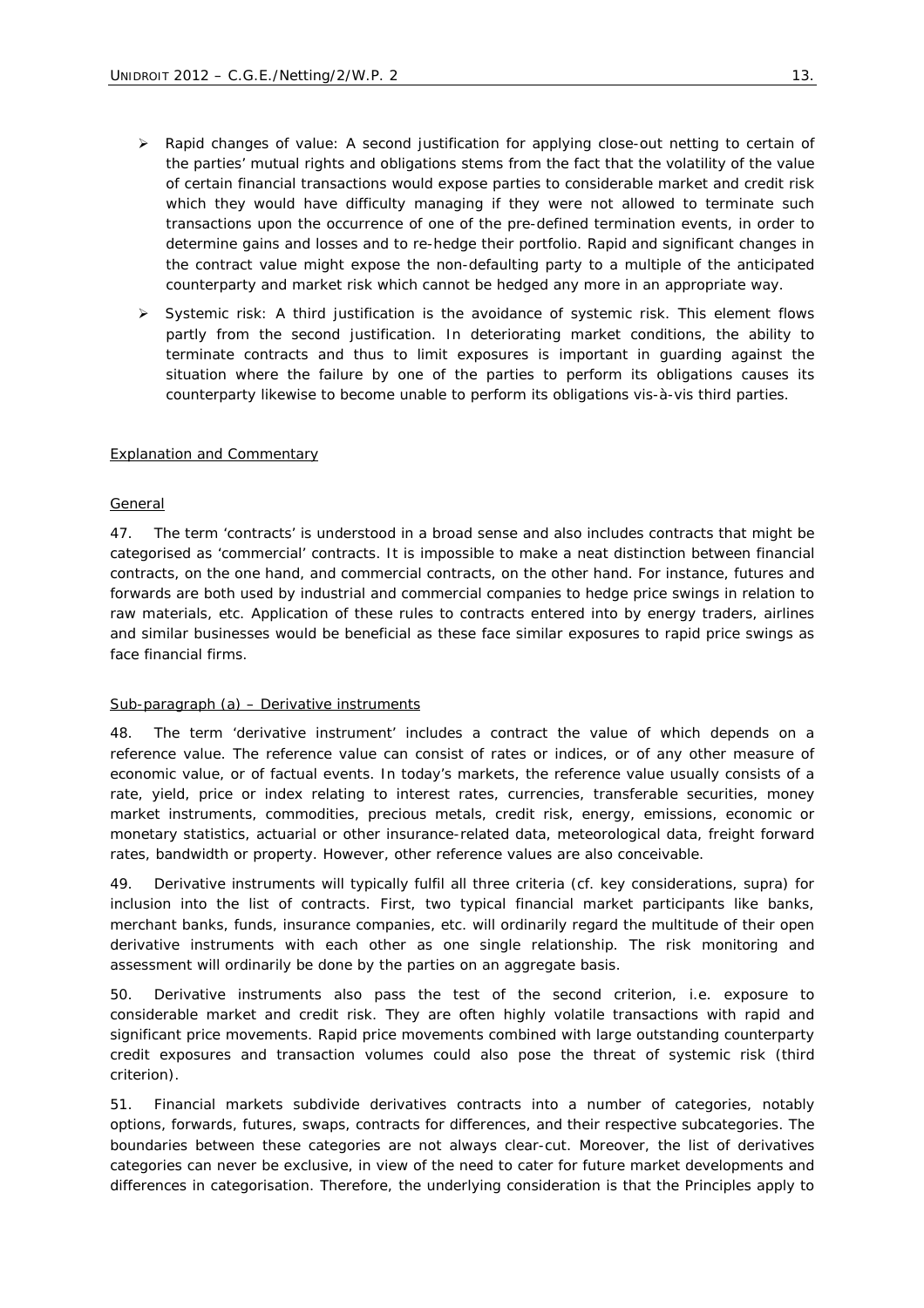all derivatives covered by the definition in the preceding paragraph, regardless of which category market practice may attribute to them.

52. Depending on the provisions of the relevant contracts, derivatives can be either physically settled or cash settled. Both are included within the scope of the Principles.

53. For the purpose of the Principles, it is immaterial whether the relevant contracts are entered on-exchange or off-exchange, or whether they are settled 'over-the-counter' or through a clearing mechanism or central counterparty (*n.b.* that in the latter cases, a bilateral close-out netting provision between the central entity and the system participant emerges, *cf. supra paragraph* 22).

#### *Sub-paragraph (b) – Securities repurchase agreement, securities lending and margin loans*

54. *Sub-paragraph (b)* covers three methods of securities financing: sale and repurchase agreements, securities lending agreements, and margin loans.

55. A repurchase agreement is a combination of two processes simultaneously agreed upon between the same parties: first, the sale and outright transfer of an asset (*e.g.* a bond), and second, the subsequent repurchase and re-transfer of that same asset at a slightly higher price. This type of agreement is usually driven by cash needs, *i.e.*, in functional terms, it has the same effect as a secured cash loan. The cost of financing (reflected, under a loan agreement, by the payment of interest) is here expressed in the price difference between the sale and repurchase legs of the transaction.

56. Securities lending entails that the securities are made available to the counterparty with a simultaneous agreement to retransfer or return them, or equivalent securities, at a predetermined point in time. The borrower must provide collateral (*e.g.* in the form of cash) to the lender for the duration of the arrangement. Securities lending is mostly driven by the borrower's need for a certain type of securities.

57. In functional terms, the mutual flows of assets are identical for both types of transaction. Both types consist of a pair of reciprocal transactions. Although in both cases, each separate transaction could be regarded as legally independent, neither a repurchase agreement nor a securities lending agreement should be at risk of unbundling in an insolvency procedure. Therefore, a repurchase or a securities lending agreement *per se* fulfils the first element of justification mentioned above (single relationship, first case).

58. In much the same way, under a margin loan money is advanced by a bank to its customer to purchase securities on condition that the bank can subsequently regard these securities as collateral securing the loan. Again, the two prongs of such arrangements are (i) a flow of cash in one direction, and, (ii) the provision of rights over securities (collateral) in the other direction. The collateral can be provided under a title transfer arrangement or a non-title transfer arrangement (*cf. sub-paragraph (c), infra*), *i.e.*, depending on the arrangement, ownership of the securities is transferred to the bank.

59. Where two parties have a multitude of repurchase, securities lending and margin lending agreements, these are usually closely interconnected as the cash and collateral flows are managed on an aggregate basis rather than separately. As a consequence, there is an objective reason for the parties to cover their mutual exposures flowing from these types of transaction by a close-out netting provision (single relationship, second case).

#### *Sub-paragraph (c) - Collateral arrangements*

60. There are title-transfer collateral arrangements and non-title transfer collateral arrangements. They differ as to their nature and the analysis as to whether and to which extent they are suitable to be included in a netting provision differs accordingly.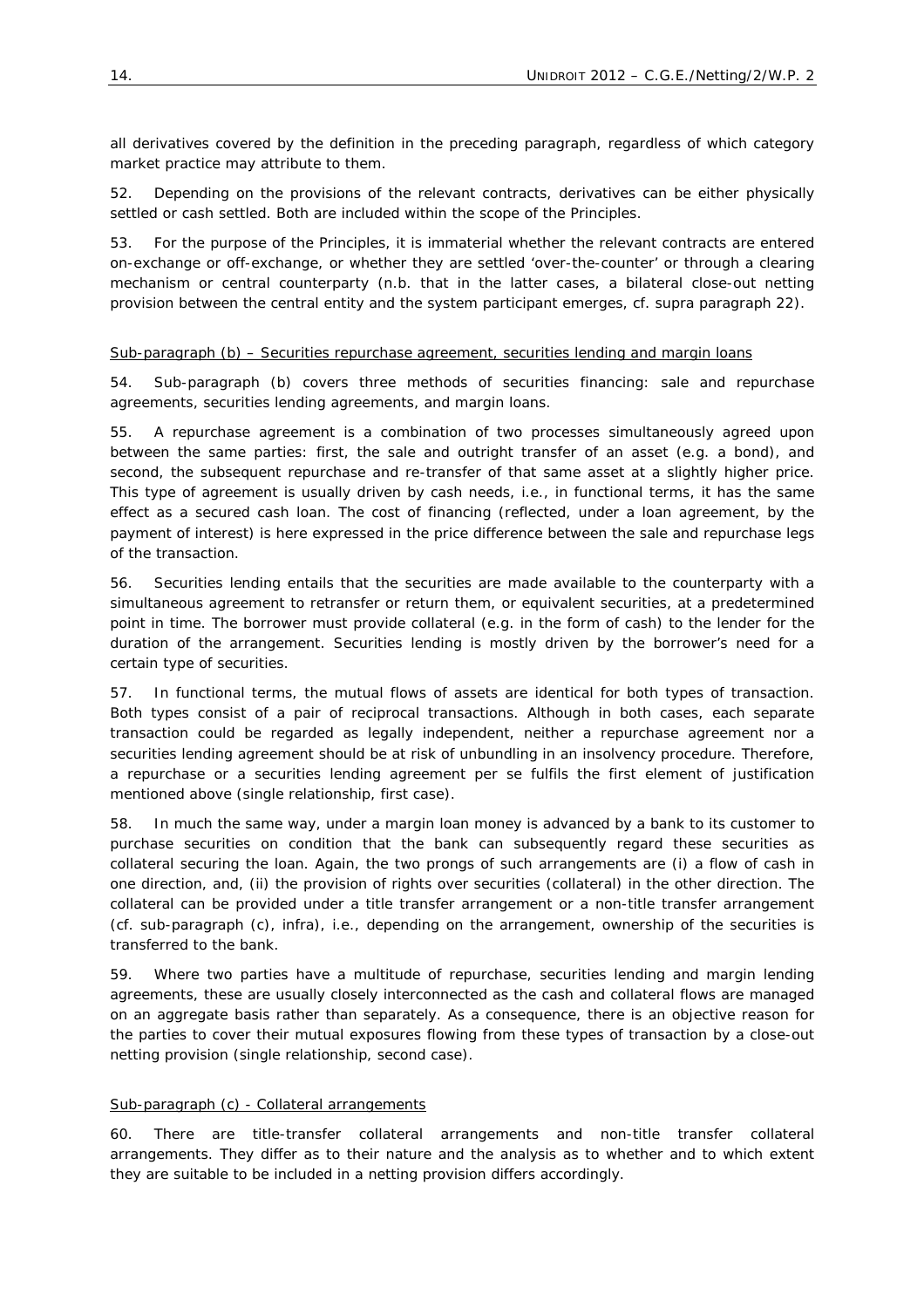61. Under a title transfer collateral arrangement, full legal title is passed to the collateral taker and the collateral provider receives a claim for transfer of the identical sum or asset at a later stage (*cf.* also *sub-paragraph (b)*). No property interest is retained on the provider's side. As a consequence, the valuation and inclusion in the net amount of both legal positions are possible because there are claims for retransfer on both sides (a claim for repayment/retransfer of the value of the transaction, and a claim for retransfer of the collateral).

62. A non-title transfer collateral arrangement involves traditional security agreements such as pledge or charge. These are characterised by the fact that they are proprietary in nature and both the collateral provider and the collateral taker have proprietary interests in the encumbered asset. In particular, the collateral provider will usually retain legal title to the asset. This type of arrangement is not generally susceptible to close-out netting as commonly understood, since a proprietary interest cannot be combined with a claim of a monetary character. However, where both close-out netting and a traditional security interest apply under the parties' agreement, closeout netting operates under exclusion of the security interest. Rather, the security interest, in a second logical step, secures the net amount.

63. An important sub-category is the non-title transfer collateral arrangement which includes a right of use. In these cases, the parties agree, generally or in effect, that the proprietary right may be replaced, at the election of the collateral taker, by a right to the return of identical or equivalent assets. This is the case, in particular, where the agreement, sanctioned by the relevant law, permits the collateral taker to use the encumbered asset for its own purposes, in particular to 'rehypothecate' it, and subsequently to return not the *same* asset but an *equivalent* one. In this instance, the residual property interest originally vested in the collateral provider may cease to exist in this instance and is replaced by a contractual claim for re-transfer or the equivalent thereof. As a consequence, again, there are claims of an obligatory nature on both sides. Therefore, such an arrangement is capable of being included in a netting provision.

64. As is the case with repurchase agreements and securities lending agreements, the separate obligations which constitute a title transfer collateral agreement (and a non-title transfer collateral agreement including a right of use) should not be at risk of being unbundled (single relationship, first case). Likewise, collateral is managed on an aggregate basis. For this reason, a multitude of collateral arrangements between two parties should also be capable of being included in the scope of close-out netting.

65. It is important to note that repurchase, securities-lending as well as title transfer-collateral agreements may be collectively managed and monitored from the perspective of counterparty risk. Because of the functional convergence of these types of transaction, there is good reason to do so. Therefore, it makes sense to cover all transactions falling into one of these three categories by a netting provision between two parties.

#### *Sub-paragraph (d) – Contracts for the sale and delivery of certain assets*

66. *Sub-paragraph (d)* relates to contracts for the sale and delivery of certain assets against payment in so far as they are not covered by the definition of derivative instruments, in particular futures and forwards. For example, on the spot market, prices are agreed and paid immediately whereas delivery occurs within a time frame of less than one month. A typical example is the spot market for crude oil. This provision would also cover transactions concerning emission allowances.

67. The relevant contracts are regularly entered into on the basis of a single relationship, and are subject to the same type of credit risk and change in value as other types of eligible obligation. In addition, they may be subject to settlement risk.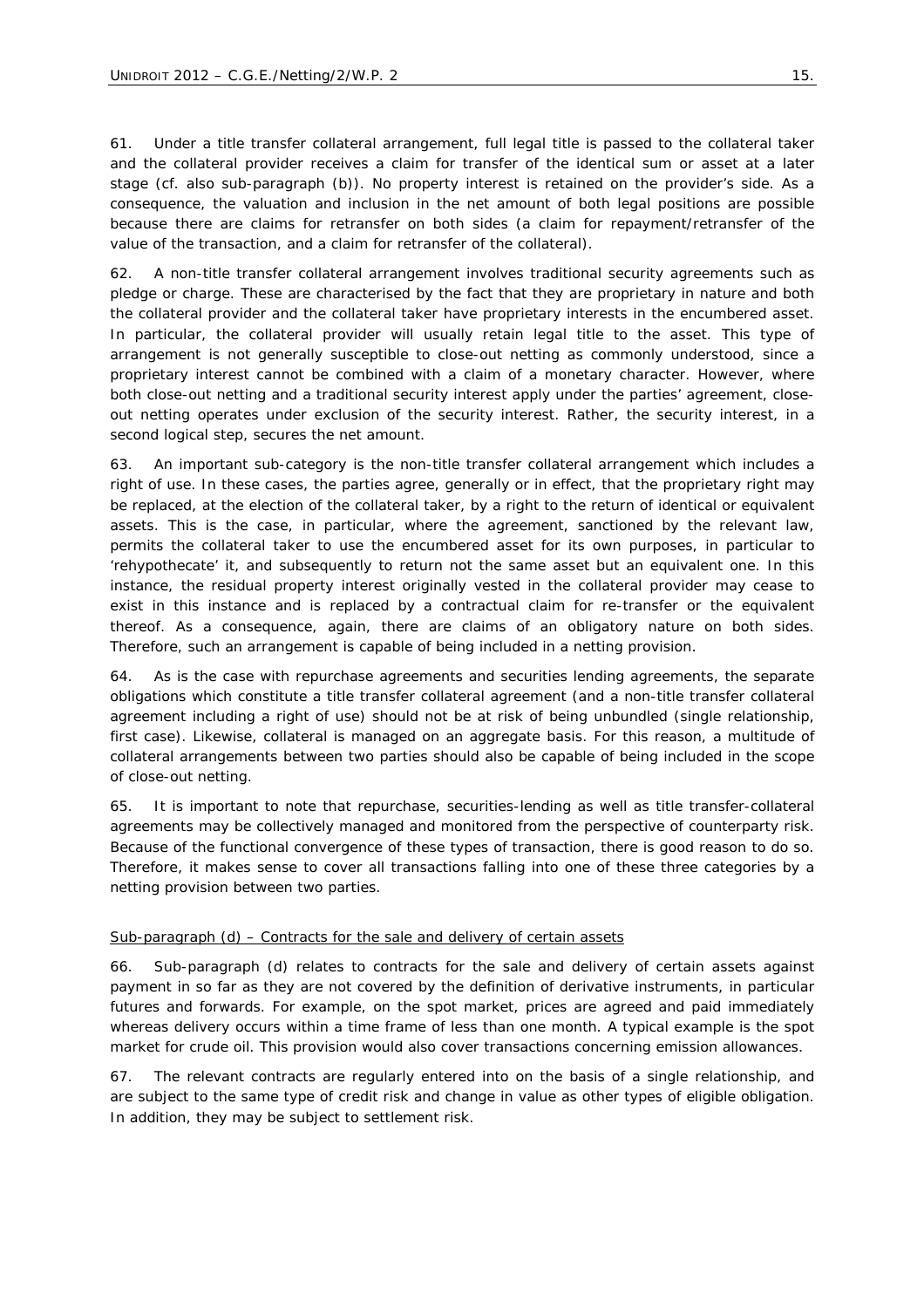## *Sub-paragraph (e) – Other types of contract*

68. A State may decide to include other types of contract in the list, which means that the obligations flowing from such a contract would be eligible for inclusion in a close-out netting provision. The question of whether loans and deposits should be included may be particularly relevant. However, there might be other types of contract which States may decide to include, such as contracts for the clearing of obligations covered by *sub-paragraphs* (a) to (d).

69. The inclusion of loans and deposits in the list of contracts is controversial because a number of reasons speak for their inclusion whereas other aspects advise against. From the outset, the discussion has not been about 'consumer' deposits and loans, as individuals are generally excluded from the scope of the Principles (they can be included only at the election of the national legislator, *cf*. *Principle 3*).

70. Loans and deposits are closely related to one another from a functional perspective. Both are technically an advance of money (the principal) by one party to another, entailing a promise to return the principal at some point. Both generally, but not necessarily, carry the obligation to pay interest. A more superficial difference concerns the parties' motivation. It is assumed that a borrower accepts the principal from the lender in order to satisfy its own funding needs, whereas the depositary rather takes the role of safe-keeper of the money in the depositor's interest. However, in practice, banks' traditional sources of financing have been their clients' deposits, a fact which rather blurs that distinction. From a functional and legal point of view, therefore, loans and deposits are akin to one another. From a regulatory point of view, on the other hand, deposits enjoy specific protection, most particularly the circumstance that deposits receive special support under national legislation and traditionally, only licensed credit institutions ('banks') are able to take deposits.

71. It might be argued that neither loans nor deposits pose a particular risk or a threat to systemic stability that can be best prevented by the application of close-out netting. They are not necessarily subject to rapid changes in value and the volatility of markets. They are not used for hedging but rather for funding and they are not traded in large volumes. However, a number of factors suggest that the inclusion of loans and deposits might be worth considering in certain circumstances.

- Loans mainly consist of a transfer and retransfer of cash. This functionality is identical to the cash leg of a number of transactions used by banks and central banks, notably repurchase agreements, securities-lending agreements and cash-title transfer collateral agreements. The latter are all undoubtedly within the scope of close-out netting. Carving out loans generally would mean that a clear distinction would have to be made between (ineligible) loans and the cash leg of the aforementioned (eligible) transactions. This might be difficult, particularly in a cross-jurisdictional situation, and thereby create legal uncertainty and provoke regulatory arbitrage. On the other hand the presence of a noncash leg in the eligible transactions might substantially mitigate the potential uncertainty and arbitrage.
- Banks regularly post deposits with and give loans to one another. Such deposits might be very short term and thus as a funding source be quite volatile as volumes might change from day to day according to the relevant needs and because they are often provided in different currencies. Such arrangements expose the parties to credit risk and market (currency) risk. Banks might wish to calculate their mutual risk exposure flowing from these operations on a net, rather than a gross basis.
- − Central banks take deposits from banks (in fulfilment of their minimum reserves policy) and extend loans to banks (in the framework of their monetary operations). A central bank will have an interest in being able to manage the risk exposure to each of the relevant banks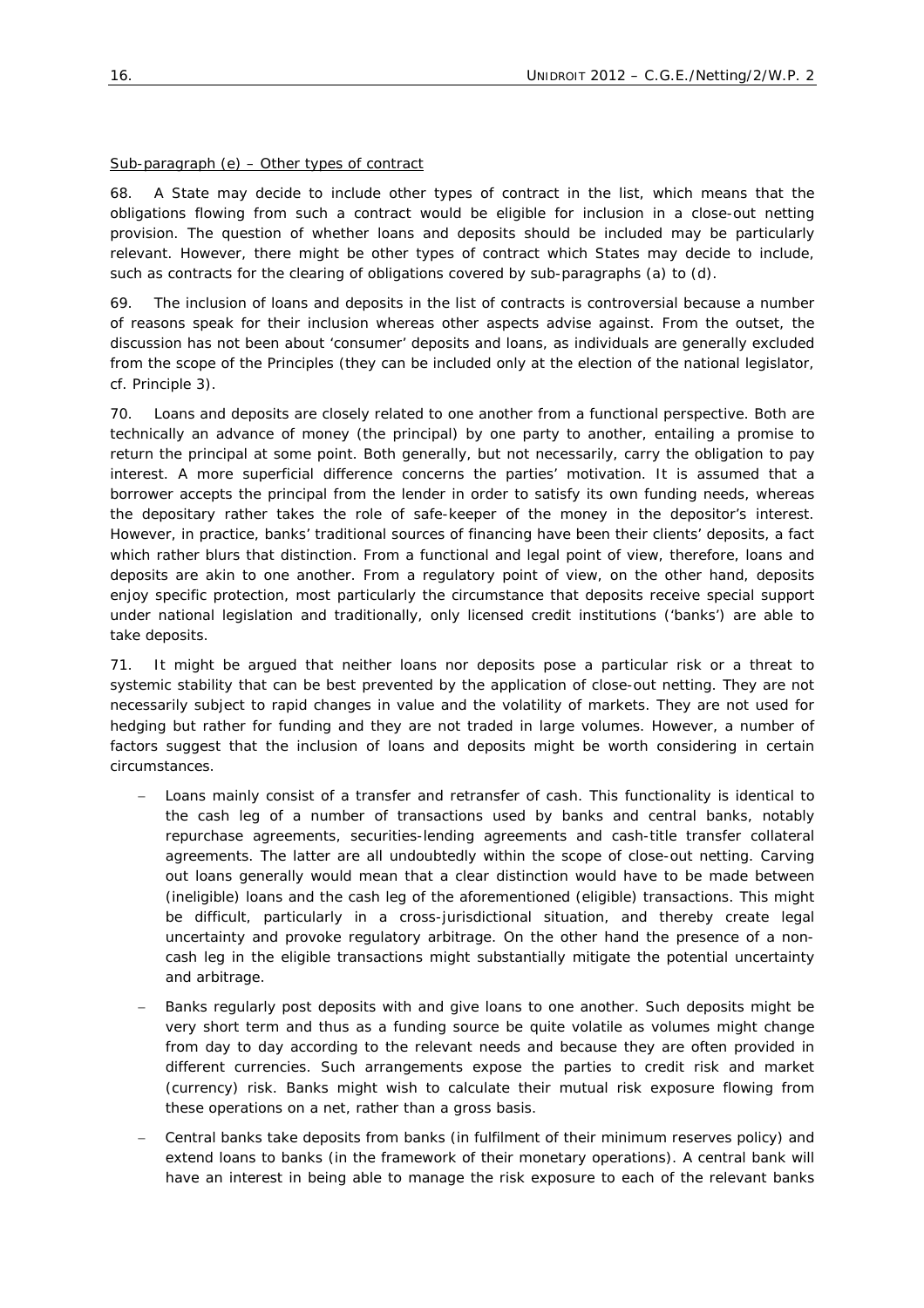on a net basis, *i.e.*, in being able to apply close-out netting. Therefore, many central banks apply close-out netting to such loans and deposits.

Furthermore, the phenomenon of 'cash-pooling' benefits from close-out netting. Cash pooling occurs where member companies of the same group manage their cash reserves collectively. Typically, the positive credit balance of one member of the group is made available to any others members that are in need of cash, through a common master cash account held by the parent company. A deposit (alternatively: loan) arrangement comparable to a revolving account facility exists between each member of the cash pool and the parent company, under which mutual repayment obligations are expressed as a net credit balance. Legally, mutual payment obligations are not settled until the member in question exits the cash pool arrangement (despite the fact that the current exposure is expressed as a net balance). However, the parties would not enter into such agreement if their exposure were not limited to the net exposure in the event of the counterparty's insolvency. If the insolvency administrator were able to cherry-pick those deposits/loans that were favourable to the insolvent estate, and if it could at the same time set aside those that were unfavourable, the risk to the solvent party would be considerably increased.

72. On the other hand, there are arguments against making loans and deposits eligible for closeout netting. In addition to the reasons articulated above:

- including loans and deposits would mean that that part of a bank's balance sheet that was subject to close-out netting would be considerably increased.
- excluding deposits and loans from the scope of application of close-out netting would not necessarily mean that set-off was equally excluded. Many of the aforementioned arguments put forward in favour of the eligibility of loans and deposits for close-out netting could probably be addressed by set-off.

#### *Sub-paragraph (f) – Surety agreements*

73. This paragraph ensures that not only the obligations of the (direct) parties to one of the contracts enumerated in *Principle 4* fall within the scope of the Principles but also the obligations of third parties that assume a liability (whether by way of surety or as guarantor or as principal debtor) for the performance of the obligation of one of the parties to that contract. The most prominent of such arrangements are guarantee and indemnity arrangements or letters of credit, or other types of personal surety that may exist in different jurisdictions and regardless of the wording employed.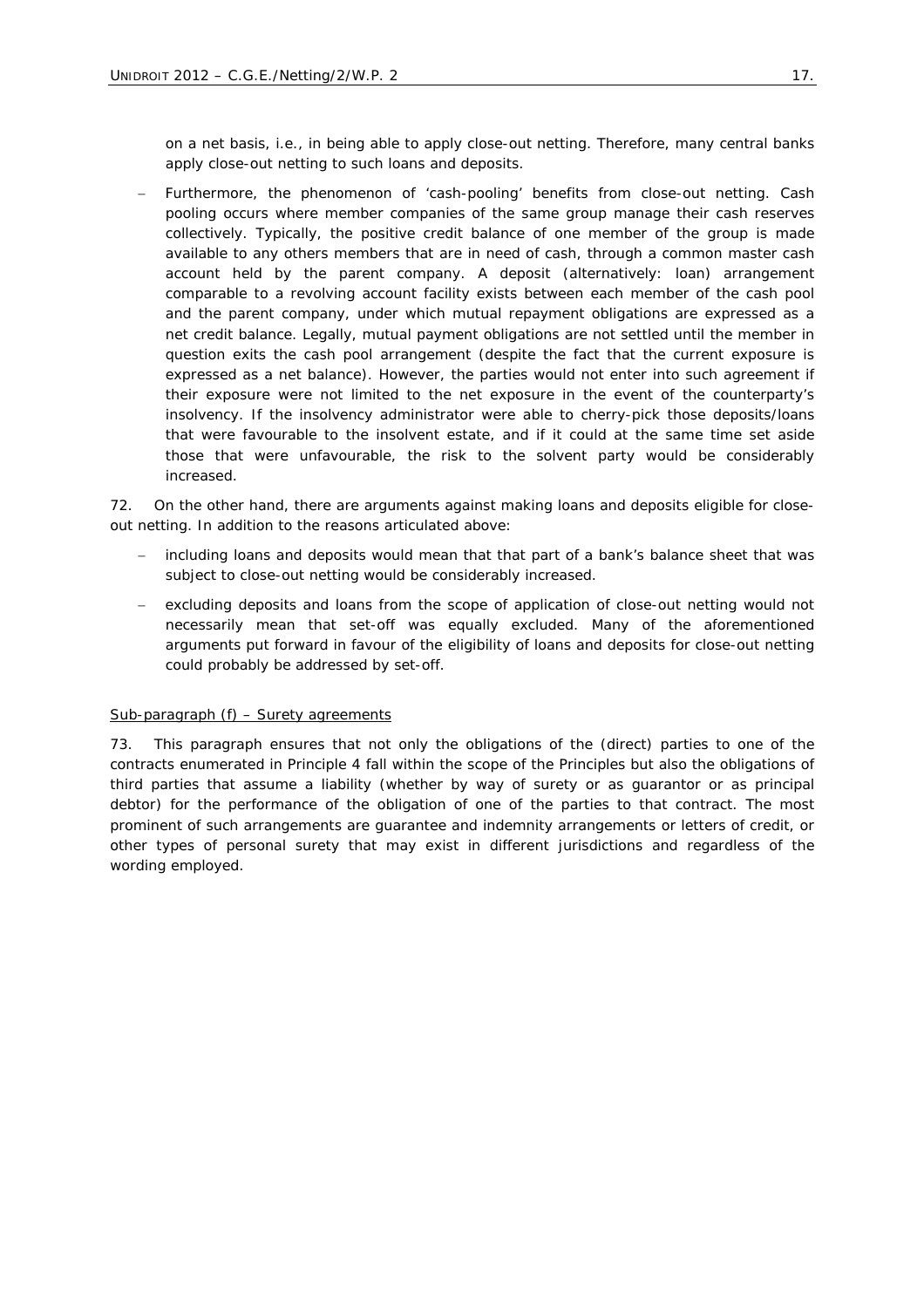# **Principle 5: Formal and Reporting Requirements**

*5.(1) The law should not make the [operation][creation, validity, enforceability, effectiveness against third parties or admissibility in evidence] of a close-out netting provision dependent on* 

- *a) the performance of any formal act other than a requirement that a closeout netting provision be evidenced in writing or any legally equivalent form; and*
- *b) the use of standardised terms of specific trade associations.*

*(2) The law should not make the [operation][creation, validity, enforceability, effectiveness against third parties or admissibility in evidence] of a close-out netting provision and the obligations covered by the provision dependent on the compliance with any requirement to report data relating to those obligations to a trade repository or similar organisation for regulatory purposes.* 

*[(3) This Principle does not affect the application of any laws or regulations of the implementing State that provide for administrative, regulatory or penal sanctions for the non-compliance with formal requirements.]* 

## Key considerations in respect of this Principle

- $\triangleright$  Formal requirements that impinge on the legal enforceability of close-out netting provisions have considerable potential to create legal uncertainty in a cross-jurisdictional context. Accordingly, the operation of close-out netting provisions should not depend on requirements such as prior registration with a public register or notarisation.
- ¾ The operation of close-out netting provisions should not depend on the use of standard documentation so as to allow for tailor-made close-out netting provisions and framework agreements, for individual changes to existing standard documentation or for market-led changes of standard documentation itself. The regulatory framework may impose restrictions in this regard; however, these must not hamper enforceability in commercial and insolvency law terms.
- ¾ The reporting of data in relation to certain financial transactions to trade repositories and similar organisations is an important feature of the supervisory framework. However, noncompliance with the duty to report such data should not entail the non-enforceability of the relevant contracts and the close-out netting provision which covers them.
- $\triangleright$  The principle that the operation of close-out netting provisions should not be made subject to formal and reporting requirements does not restrict the implementing State's power to provide for administrative, regulatory or penal sanctions for the non-compliance with formal requirements. Moreover, only the operation of the close-out netting mechanism is not to be made subject to requirements of form. Where and to the extent that the parties include an agreement on the provision of security in the same contractual (master) agreement, form requirements of secured transactions law may apply, which can result in the ineffectiveness of purported security interests.

## Explanation and commentary

74. The effect of non-compliance with formal requirements (in the broadest sense) needs to be considered carefully. Where such non-compliance entails invalidity or unenforceability of a contract, the legislator should always have regard to the fact that *both* parties to a contract are affected by this consequence. The effect of a considerable number of contracts and/or a close-out netting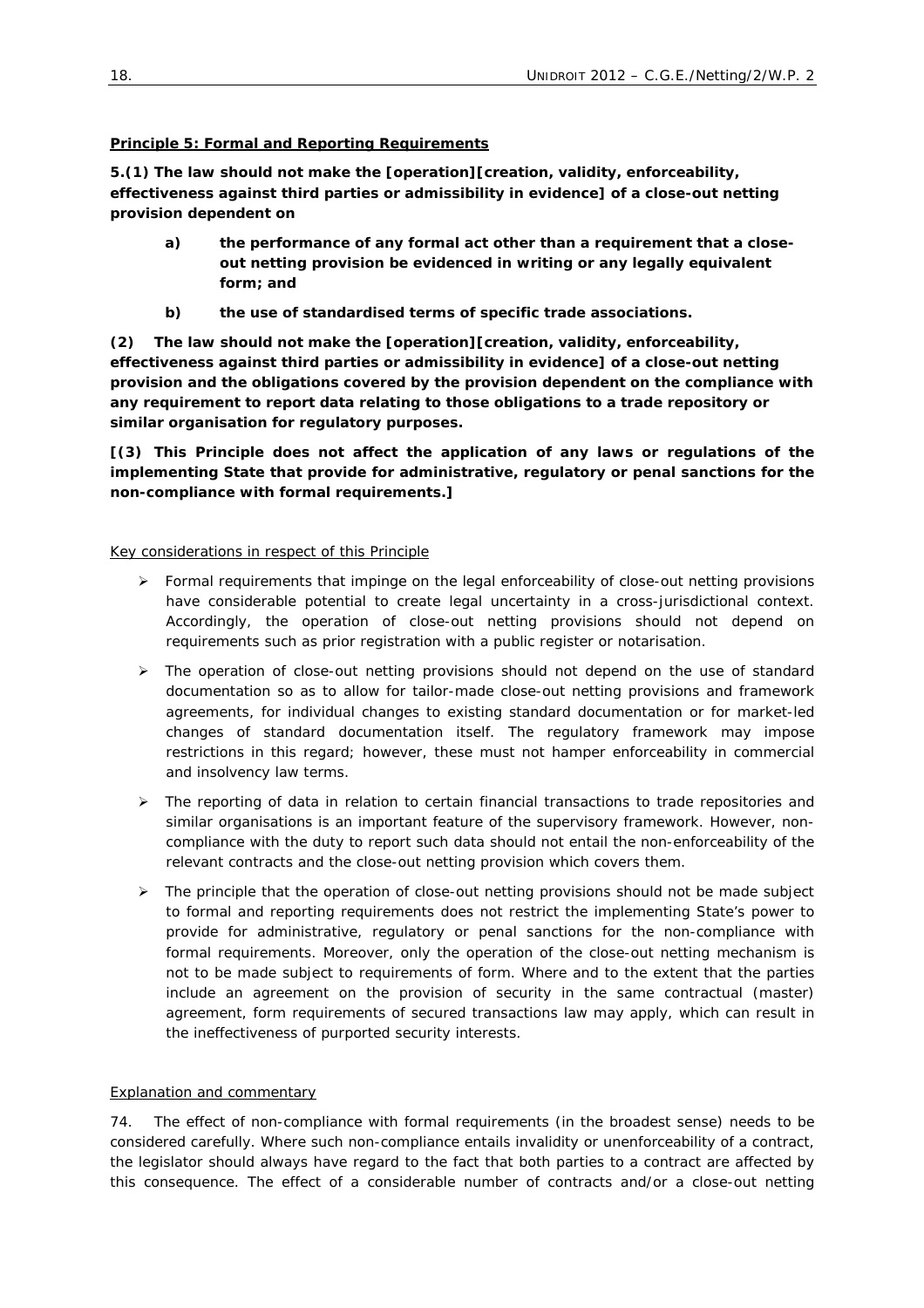provision being unenforceable can pose a significant risk to one or both of the parties. In particular in cross-jurisdictional situations, at least one of the parties might be taken by surprise by that consequence. Thus, where the rules on formalities aim at promoting safe and sound market conditions, unenforceability will undermine rather than promote these objectives, and it might be better to settle for other enforcement measures, such as fines, personal liability of staff, withdrawal of license, *etc.*, which can be imposed without creating additional legal uncertainty for the counterparty.

## *Paragraph (1)(a) - Formal requirements*

75. For the above reasons, in a cross-border context, any formal requirements other than writing (or equivalent forms) appear to create additional risk. There are two strands of such potential risk.

76. First, there is the general risk that, in a cross-border context, formal requirements other than writing are liable to be misunderstood or mishandled from an operational point of view. Such requirements might be overlooked, in particular as it cannot be excluded that different laws may be applicable within a single bundle of contracts covered by a netting provision. The necessary steps might not be carried out simply because of practical difficulties such as language requirements.

77. Second, even if formal requirements are initially complied with under the first law, any possibility of transferring a close-out netting provision (including the contracts covered) to a new, foreign entity would be in jeopardy since it is unlikely that the law of the acquirer would require compliance with exactly the same formal steps.<sup>10</sup>

- − This aspect is particularly relevant where a holding company re-integrates with a hitherto legally independent foreign subsidiary, in which case all contractual agreements entered into by the subsidiary would from that point on be subject to a different insolvency law, *i.e.*, the law applicable to the parent company. It is unclear whether a contract transferred in this manner would be upheld in the event of the parent company's insolvency if the formal requirements regarding the close-out netting provision differed.
- − It is equally relevant in the context of bank resolution powers, which usually include the possibility of transfer, by regulatory order, of part or all of a bank's business to a second (solvent) bank. If the receiving second bank is subject to a different insolvency law, and if that law imposes formalities on close-out netting provisions, it is very unlikely that the formalities (if any) under which the close-out provision was originally entered into would suffice.

78. The registration of close-out netting provisions (and in some cases, the obligations covered by them) is required in certain jurisdictions as a condition for the creation, validity, enforceability, effectiveness against third parties, or admissibility of the close-out netting provision. In some cases, this requirement has a deterrent function against fraud, *e.g.*, to exclude fraudulent backdating of close-out netting provisions prior, but close to insolvency. However, this means that all domestic and foreign parties, including those acting in good faith and in the absence of any fraudulent behaviour, as well as in the absence of insolvency of one of the parties, would be hit by the unenforceability of the netting provision as a consequence of non-compliance with the registration requirement, *e.g.*, due to a simple operational mistake. This situation might potentially create great legal uncertainty, and this is why registration should not be linked to the unenforceability of the netting provision. However, there is nothing in the Principles to prevent courts from sanctioning fraudulent behaviour: *Principles 6(2) and 7(2)* leave open the possibility for the applicable law to treat netting provisions as unenforceable as a consequence of fraudulent behaviour.

1

<sup>10</sup> *Cf.* UNIDROIT 2012 - S78C - Doc. 2, p. 37 (Example 7), p. 71 (Example 17)*.*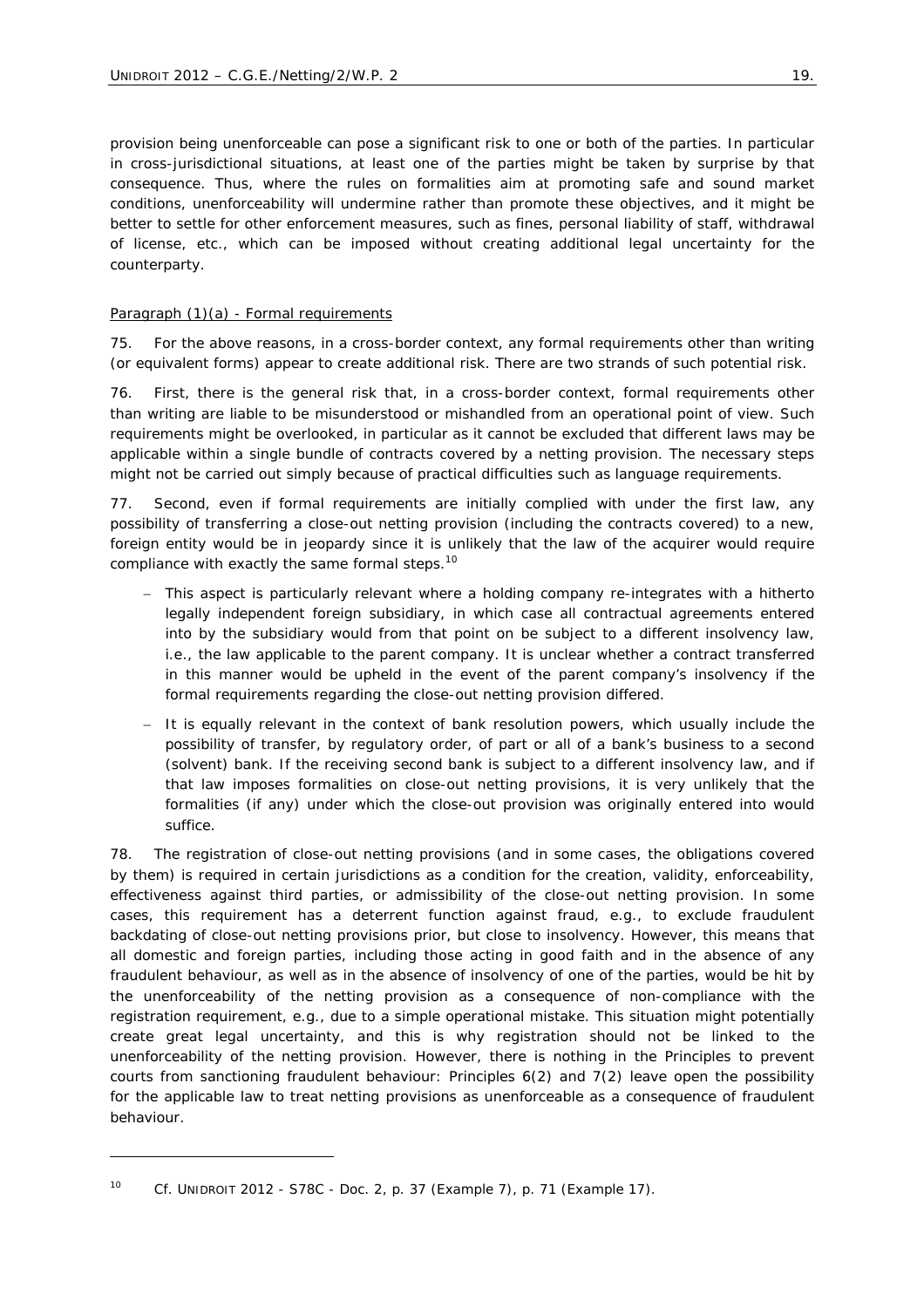#### *Paragraph (1)(b) - Use of standardised terms of trade associations*

79. Another issue is the tension between netting provisions contained in a standard master agreement and agreements between parties that wish to customise the close-out netting provision. If jurisdictions were to protect the enforceability of netting provisions only where the latter are included in standard documentation, individual amendments would imperil enforceability.

80. However, the relationship between two financial institutions can be quite an elaborate one and call for the master agreement to be customised to some degree. It is impossible to harmonise the extent to which such changes should be admissible, simply because there are too many different, individual situations. Hence, the concept of only protecting the enforceability of netting provisions that are part of standard documentation is not appropriate, especially not in a crossjurisdictional context.

## *Paragraph (2) - Reporting requirements*

81. In attempting to render the derivatives market more transparent, many jurisdictions have recently introduced or are about to introduce a duty to report data (parties, volume, type of transaction, date) relating to certain types of standardised derivatives to a trade repository. This measure serves prudential/supervisory purposes. It should not be made a condition for a contract's capability of being included in a close-out netting provision, since the underlying motivation is not the same. Additionally, the legal consequences are different: failure to report as such, in the supervisory context, does not produce risk but will merely entail fines or similar sanctions. Should reporting be a prerequisite for the enforceability of the netting provision, any non-compliance would actually *create* risk, since it would endanger enforceability in situations which the parties (and possibly also their regulator) might not have anticipated since the failure will in most cases be a consequence of unintentional operational failure. This result would be clearly disproportionate and dangerous.

82. This reasoning supports also the extension of *Principle 5(2)* to the obligations covered by the close-out netting provision. The regulatory reporting requirements typically have the objective of ensuring transparency and of monitoring the market in order to control risks that may be building up. If a failure to report an underlying obligation would result in the ineffectiveness of this obligation, this sanction would be creating additional risks, if both parties have relied upon this transaction in their risk-management. In order to avoid such unforeseen risks it appears preferable to let the parties rely on the effectiveness of the transaction and on its valid inclusion in the closeout netting provision. Of course, this does not rule out any other consequences of the failure to comply with the reporting requirement concerning the obligations covered by the close-out netting provision.

#### *Paragraph (3) - Administrative, regulatory or penal sanctions*

83. The reasoning in the preceding paragraphs argues against the restriction of the operation of a close-out netting provision (and of the obligations covered by that provision in the situation of *paragraph (2)*) as a consequence of the failure to comply with formal and reporting requirements. Other sanctions, especially administrative, regulatory or penal consequences of such a noncompliance are not affected by *Principle 5*, as is expressly spelt out in *paragraph (3)*. It should be noted that the Principle regulates the consequences of a failure to comply with formal requirements in relation to the close-out netting mechanism only. Where the parties agree on a close-out netting provision and on the provision of security in the same contractual (master) agreement, the validity of the security agreement may be subject to form requirements of secured transactions law nonwithstanding *Principle 5*. This may result, for instance, in the ineffectiveness of the provision of collateral as security for the obligations of the parties under the close-out netting provision.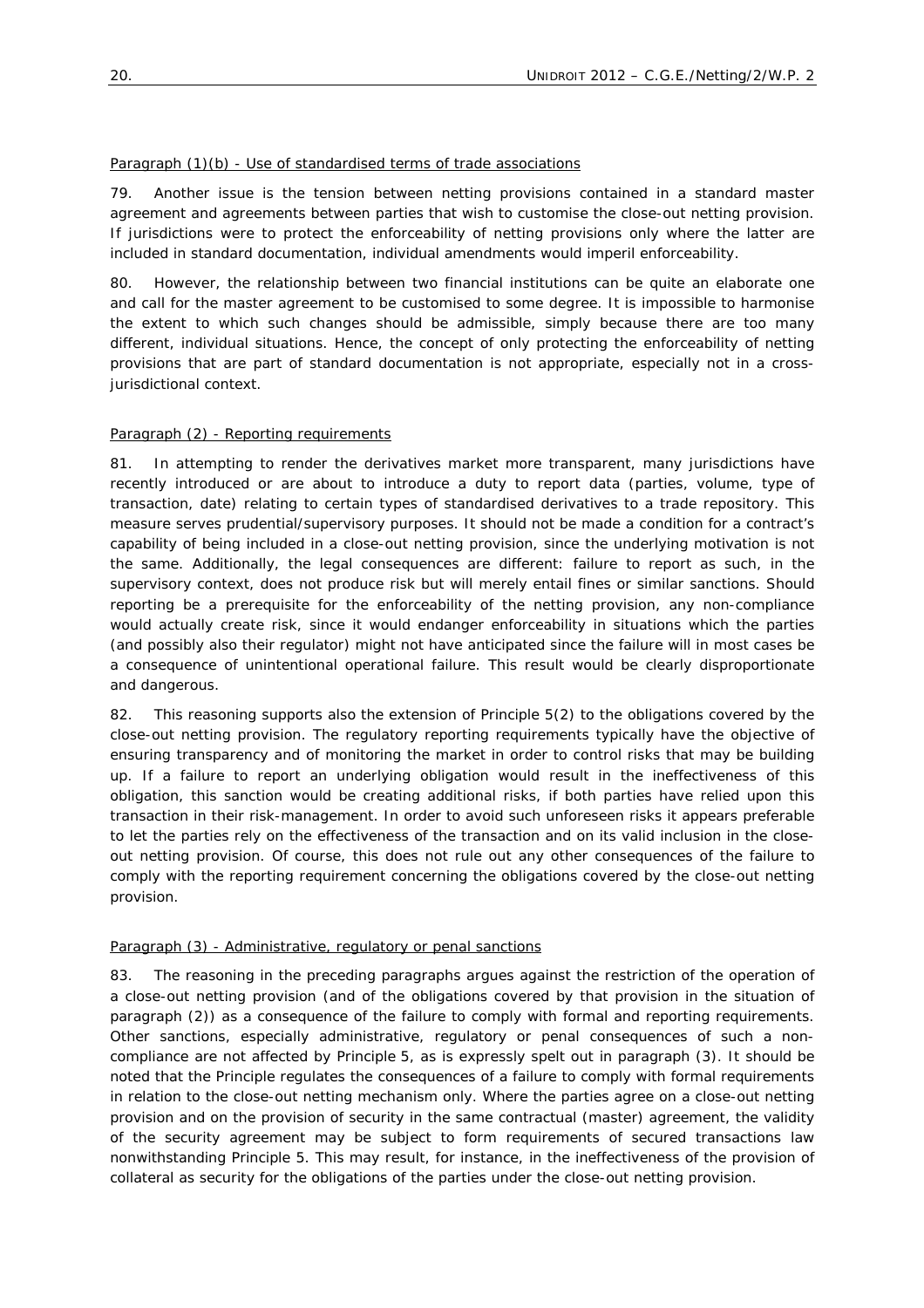## **Principle 6: Operation of Close-out Netting Provisions in General**

*6.(1) The law should ensure that a close-out netting provision is enforceable in accordance with its terms. In particular, the law* 

- *a) should not impose enforcement requirements beyond those specified in the close-out netting provision itself; and*
- *b) should ensure that, where one or more of the obligations covered by the close-out netting provision are, and remain, invalid, unenforceable or ineligible, the operation of the close-out netting provision is not affected in relation to the other covered obligations [, which are valid, enforceable and eligible].*

*[(2) Nothing in these Principles affects the application of any laws and regulations restricting the operation of close-out netting provisions in whole or in part on the basis that the close-out netting provision conflicts with laws and regulations concerning fraud or the conditions for validity of contracts.]* 

## **Principle 7: Additional Rules on the Operation of Close-out Netting Provisions in Insolvency**

*7.(1) The law should ensure that upon the commencement of insolvency proceedings in relation to a party to the close-out netting provision* 

- *a) the operation of the close-out netting provision is not stayed;*
- *b) the [relevant] insolvency administrator or [relevant] court should not be allowed to demand from the other party performance of any of the obligations covered by the close-out netting provision, even if these obligations are otherwise enforceable, while rejecting the performance of any obligation owed to the other party that is covered by the close-out netting provision and otherwise enforceable;*
- *c) the mere entering into and operation of a close-out netting provision as such should not constitute grounds for the avoidance of a close-out netting provision on the basis that it is deemed inconsistent with the principle of equal treatment of creditors; and*
- *d) the operation of a close-out netting provision should not be restricted merely because the close-out netting provision or one or more of the obligations covered by this provision were entered into during a prescribed period before, or on the day of but before, the commencement of the proceedings.*

*[(2) These Principles do not affect a partial or total restriction of the operation of closeout netting provisions under the relevant insolvency law as a fraudulent transaction or as a preference that is detrimental to other creditors, where factors other than or additional to those covered by paragraph (1) of this Principle are present].* 

#### Key considerations in respect of Principles 6 and 7

¾ *Principles 6 and 7* aim at protecting close-out netting provisions from the effect of the application of domestic laws and regulations that may hinder the operation of close-out netting provisions whenever the application of such rules would be in conflict with the objectives of the Principles.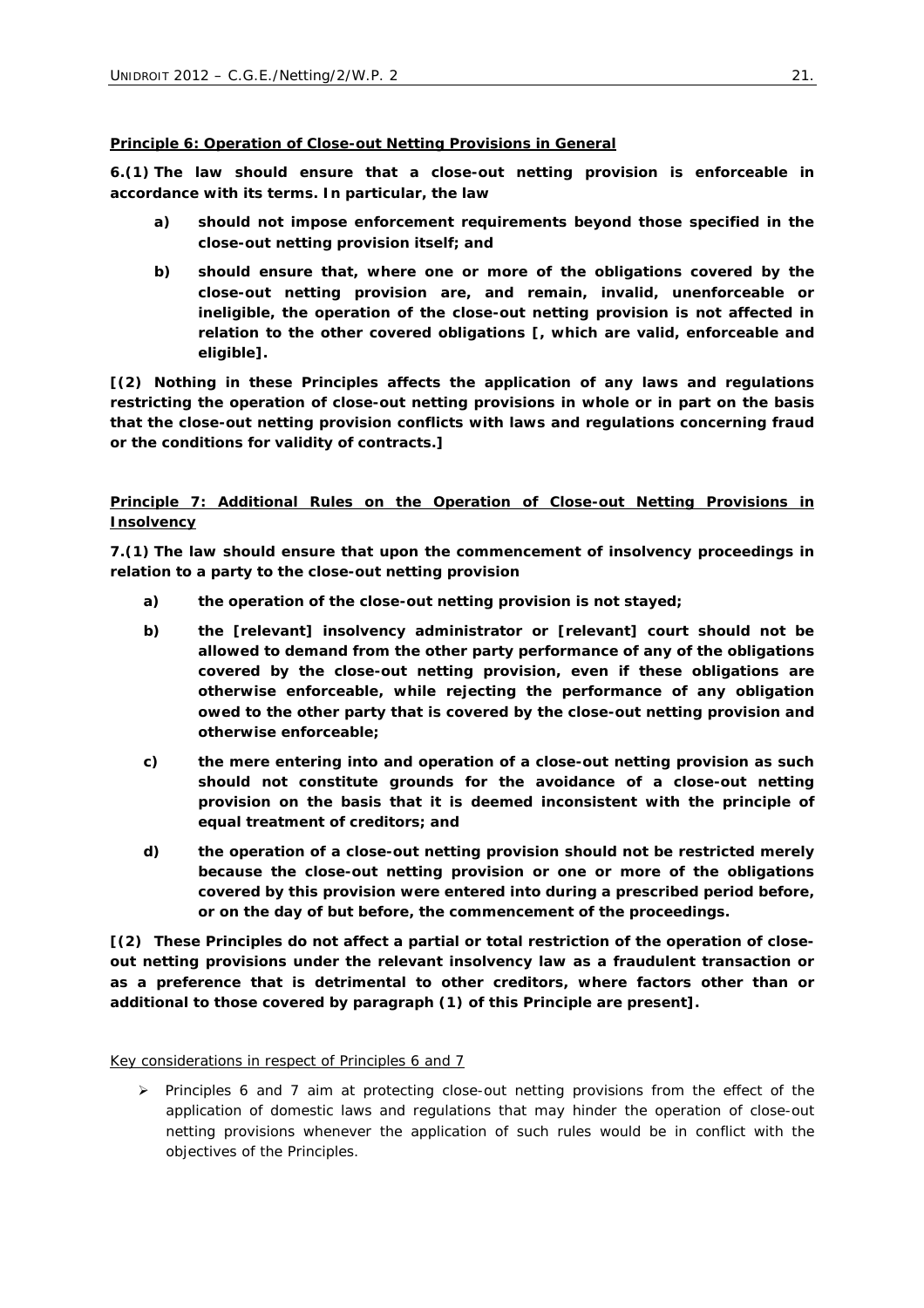- $\triangleright$  Close-out netting provisions should be enforceable between the parties and against third parties. In the event of insolvency of one of the parties, this includes the insolvency administrator and the general insolvency creditors of the defaulting party.
- $\triangleright$  The operation of close-out netting provisions should be governed by the terms agreed by the parties, both before and after the commencement of insolvency proceedings. As a general rule, implementing States are advised not to impair the operation of close-out netting provisions by imposing restrictions under national laws and regulations, neither in the form of general rules nor through specific rules directed against close-out netting.
- ¾ However, close-out netting is not shielded against *every* rule of commercial or insolvency law. The demarcation between those legal rules that should not apply to close-out netting and other legal provisions that should continue to apply requires careful consideration, both in relation to laws and regulations of a general nature and in relation to insolvency-specific restrictions. As a general rule, provided that the general requirements for the valid creation of contracts are fulfilled, the sole fact of entering into a close-out netting provision should not be subjected to additional conditions under contract or commercial law and should also not cause the application of insolvency avoidance rules. However, if a situation involves qualifying elements (for example, fraud *vis-à-vis* other creditors), the relevant contract law and insolvency law tools (remedies for fraud, avoidance, *actio pauliana*) should continue to apply.
- $\triangleright$  For purposes of international compatibility, a common standard in this regard is of utmost importance.

#### Explanation and commentary to Principles 6 and 7

#### *Systematic structure of Principles 6 and 7*

84. The common objective of *Principles 6 and 7* is the comprehensive protection of the operation of close-out netting provisions, covering all aspects from the creation and formal validity (see also the specific rule in *Principle 5*), to the effectiveness against third parties, admissibility in evidence and enforceability in insolvency.

85. *Principle 6* sets out the general rules on the protection of the operation of close-out netting provisions. This general standard of protection applies both in and outside of situations of insolvency.

86. Rules that are specific to situations of insolvency are contained in *Principle 7*. The protective rules of *Principle 6* remain applicable even after the commencement of insolvency proceedings and are complemented under *Principle 7* by additional rules that are directed against a number of typical specific restrictions of the operation of close-out netting provisions in situations of insolvency.

87. *Principles 6(2) and 7(2)* both allow exceptions to the general rules on the protection of the operation of close-out netting provisions, allowing restrictions under the laws and regulations of the implementing State that do not limit the operation of close-out netting provisions as such, but are triggered by the presence of other factors, especially fraud.

88. *Principles 6 and 7* are not intended to impinge upon the particular rules applicable in the context of bank resolution which under certain conditions may supersede close-out netting provisions. The relationship of the Principles to those rules is addressed in *Principle 8*.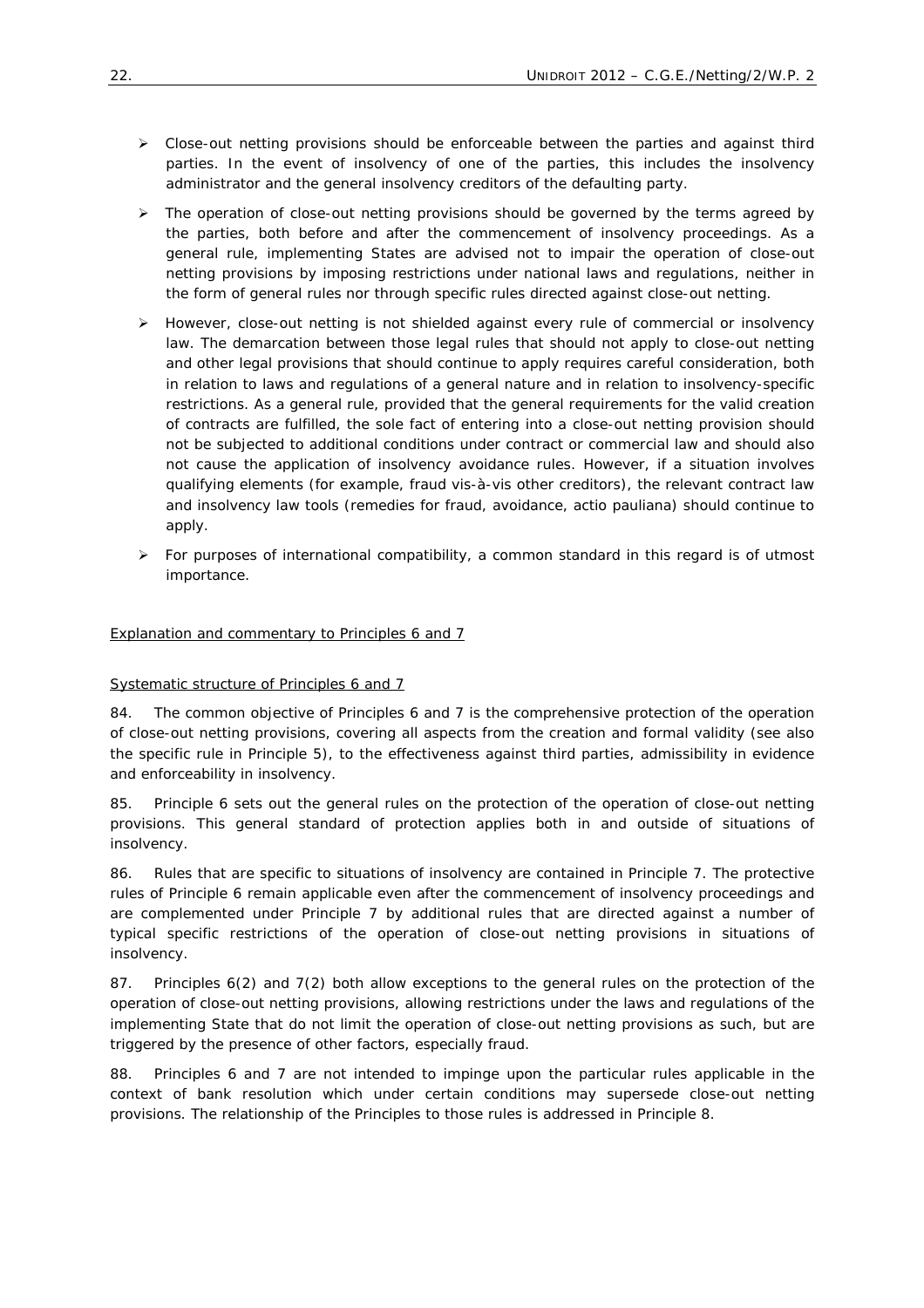#### *Principle 6(1) sent. 1 - Enforceability of a close-out netting provision according to its terms*

89. *Principle 6(1) sent. 1* is a 'catch-all' provision addressing all statutory rules that could potentially conflict with close-out netting provisions but should not (reservations apply, *cf. infra*).

90. The wording 'enforceable in accordance with its terms' is the core idea of the Principles. It relates to the challenge posed to close-out netting provisions by some quasi-universally recognised legal rules. The best example is probably the insolvency administrator's right to 'cherry pick' (*cf. infra*), but there are others. However, the diversity of legal systems and of the rules within them makes it very difficult to find a general, international formula that precisely describes which insolvency or commercial law rules and principles cause problems. Such a description is possible only in relation to the most obvious rules, which are here captured under *Principle 6(1)(a) and (b)*  and *Principle 7(1)(a) to (d)*. However, as close-out netting provisions are embedded in commercial and insolvency law in much the same way as any other contract, many other legal obstacles are capable of rendering a close-out netting provision unenforceable. These are potentially numerous, but difficult to describe.

91. An important reason for this is that close-out netting is a new concept as yet not properly addressed in many jurisdictions, thereby forcing the courts to seek analogies to deal with this new matter.

92. A telling example of a conflict that might hamper the enforceability of close-out netting would be its assimilation to statutory set-off rights under commercial law and the resulting application of the requirements for set-off to close-out netting. Despite the fact that statutory setoff is more limited than close-out netting, in the absence of any clarifying legal rule courts and insolvency administrators might apply its requirements by analogy to close-out netting provisions, thus potentially distorting the enforceability of close-out netting. In particular, (i) set-off traditionally applies only to obligations that are due; (ii) in many jurisdictions, set-off traditionally applies only to obligations flowing from the same agreement, or that are very closely connected to each other; (iii) set-off applies only to payment obligations or obligations of the same kind (for the delimitation between set-off and close-out netting see also *supra paragraph* 2). As these requirements will rarely be complied with by a close-out netting provision, there is a real risk that it will be stayed or declared invalid.

93. Similar impediments to the enforceability of close-out netting provisions might stem from their perceived similarity to such known concepts as, for example, novation, and the subsequent application of the enforceability requirements of a novation agreement to a close-out netting provision. However, as analogies like these are probably very diverse, there is a need for a 'catchall' rule. This is why *Principle 6(1) sent. 1* prescribes that close-out netting, as defined in functional terms in *Principle 2*, should be generally enforceable.

94. It is obvious, though, that close-out netting provisions would never be allowed to trump certain other fundamental rules, such as the rules relating to misrepresentation and fraud to the detriment of the counterparty, its creditors or the insolvent estate. In certain cases, the distinction may be quite difficult to make. This is why *Principle 6(1)(a) and (b)* and *Principle 7(1)(a) to (d)* set out the most typical challenges to close-out netting provisions stemming from insolvency and commercial law rules that should be disapplied in order to guarantee the enforceability of close-out netting, while exceptions to this general rule apply under *Principles 6(2) and 7(2)*.

#### *Enforceability of a close-out netting provision in and outside of insolvency situations*

95. The systematic structure of *Principles 6 and 7* as set out above makes sure that the scope of the principle on the enforceability of a close-out netting provision according to its terms that is laid down in *Principle 6(1) sent. 1* covers non-insolvency situations as well as the insolvency of one of the parties to the netting provision.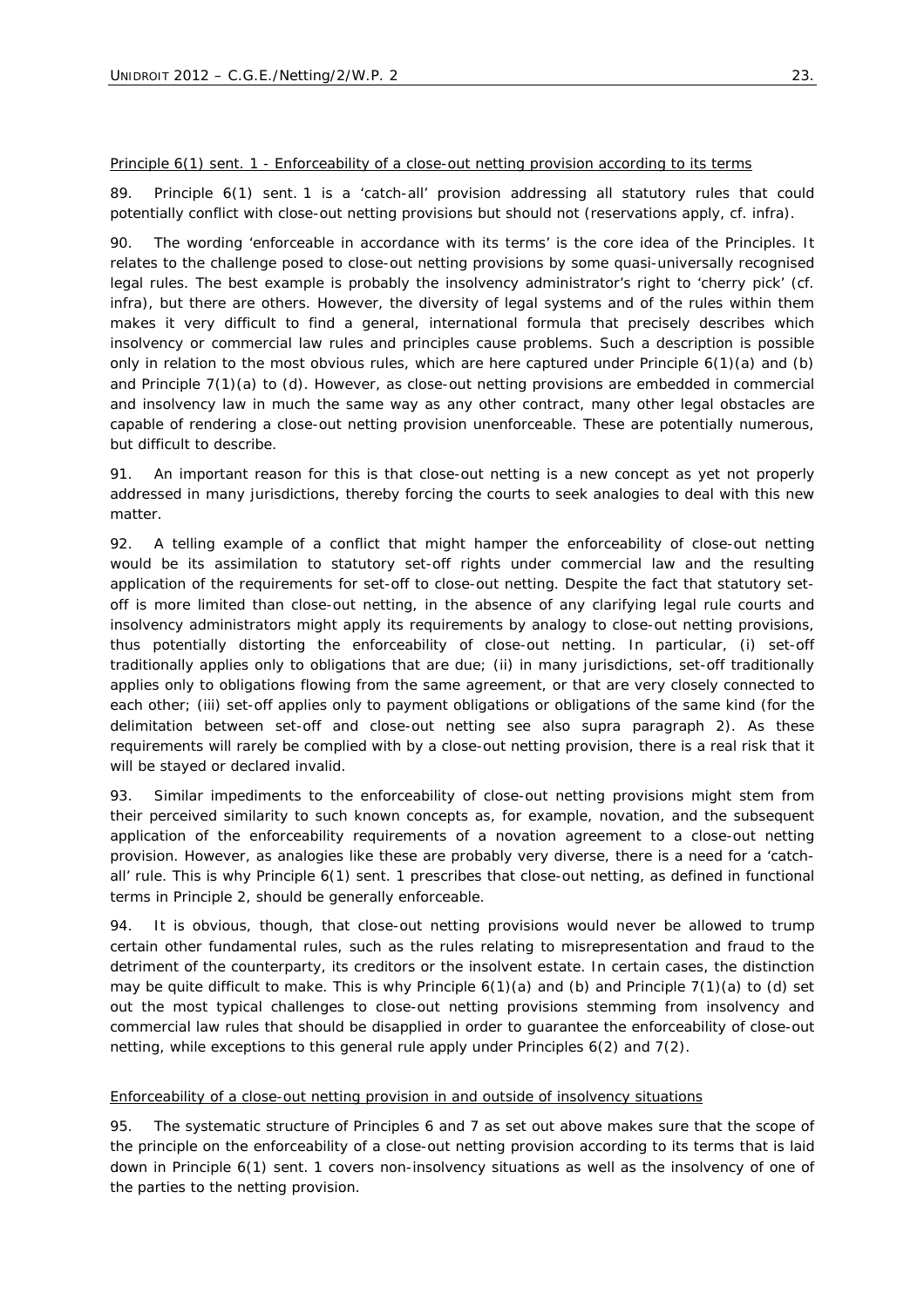96. The background of this is as follows. A close-out netting provision is a bilateral contractual relationship. Outside insolvency, such a netting provision rarely clashes with policy considerations. Therefore, the law has scant reason to prohibit or limit its use. As a consequence, a netting provision should generally be effective and enforceable as between two solvent parties.

97. The role of close-out netting in reducing counterparty and systemic risk becomes dominant in particular in the event of the counterparty's insolvency. However, rules of insolvency law intended to preserve the insolvency estate for distribution to creditors and to ensure equal treatment of the latter are potentially incompatible with essential features of close-out netting. One of the primary purposes of insolvency law is to determine the question of which creditors' claims should be prioritised over other creditors' claims. Insolvency law traditionally provides for tools such as 'cherry picking' and avoidance of contracts to put its insolvency policies into practice (*cf. infra*), and the application of such rules may render close-out netting provisions meaningless. However, the enforceability of close-out netting is crucial both inside *and* outside insolvency. Accordingly, the purpose of *Principles 6 and 7* is to make clear that the law should protect the enforceability of a close-out netting provision throughout its lifetime and in both situations.

98. For the purpose of the Principles, the understanding of which 'insolvency' procedures should accommodate close-out netting should be very broad, *i.e.* the law governing a great variety of different procedures is targeted by the Principles. Reference is made to Article 1(h) of the Geneva Securities Convention<sup>11</sup>: *'insolvency proceeding' means a collective judicial or administrative proceeding, including an interim proceeding, in which the assets and affairs of the debtor are subject to control or supervision by a court or other competent authority for the purpose of reorganisation or liquidation.* Both judicial and administrative proceedings are covered, aiming at either liquidation or reorganisation.

99. Consequently, the definition also covers the newly developed 'resolution regimes for financial institutions', as described in the relevant document of the FSB.<sup>12</sup> Under such procedures, a national authority (typically the central bank or the financial services authority, or both) takes appropriate measures in respect of a financial institution that is no longer viable, such as, in particular, transferring the failed firm's assets and liabilities to a bridge institution, overriding shareholders' rights, conducting a 'bail-in', *etc*. It follows from FSB Key Attributes, para. 4.1 that, first, the legal framework for close-out netting during a crisis should be clear and that netting should be enforceable. Accordingly, the Principles should, in general, also apply to administrative procedures aiming at the resolution of financial institutions. Second, however, close-out netting should not hamper the effective implementation of resolution measures: in particular, the early termination of large volumes of assets under close-out netting provisions has the potential of undermining the effectiveness of the authority's measures since such termination might occur before the appropriate measures can be taken. That is why the FSB requires, *inter alia*, that the regulator be given the right temporarily to stay early termination and acceleration rights (Key Attributes, para. 4.3). This issue is addressed separately in *Principle 8*.

#### *Principle 6(1)(a) – Additional enforcement requirements*

100. Whereas *Principle 5* deals with the formalities which should not be required for the operation of a close-out netting provision, the present *Principle 6(1)(a)* relates to additional conditions for the enforcement of a close-out netting provision. The practical value and effect of close-out netting would be significantly diminished or even rendered void if the law were to impose any additional

1

<sup>&</sup>lt;sup>11</sup> UNIDROIT Convention on Substantive Rules for Intermediated Securities, adopted in Geneva, on 9 October 2009.

<sup>12</sup> *Cf.* Financial Stability Board, Key Attributes of Effective Resolution Regimes for Financial Institutions, October 2011.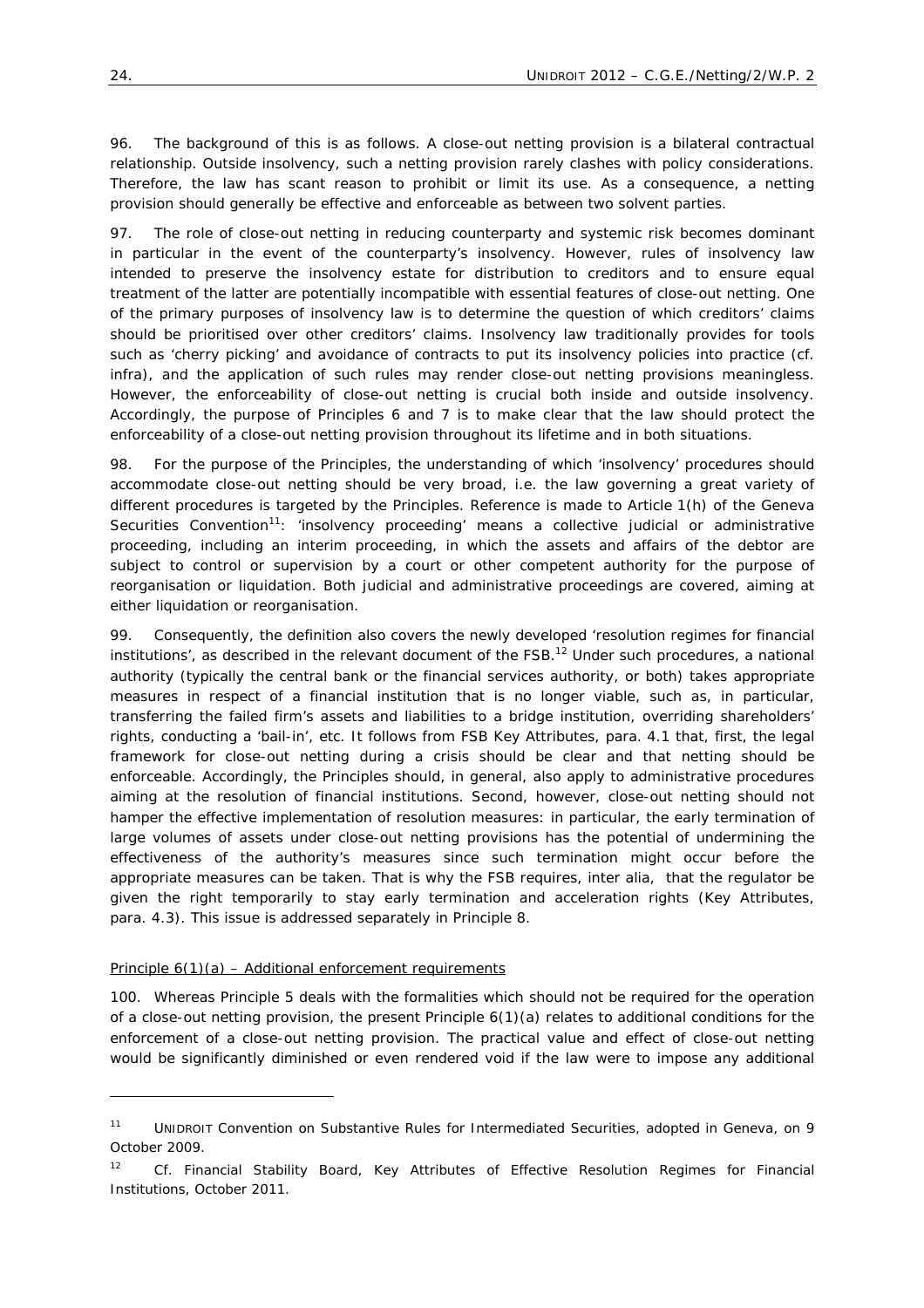requirements as conditions for the enforcement of close-out netting provisions that went beyond those that the parties might have contractually agreed. In particular, the requirements traditionally imposed on the realisation of security interests such as pledges, charges and mortgages should not be made to apply to close-out netting. Such specific requirements may include, for example,

- prior notice to the defaulting party that the close-out netting provision may be put into operation;
- − approval of the terms of the realisation or operation of the close-out netting provision by a court or other public authority; or that
- − the realisation be conducted by public auction or in any other prescribed manner; or that
- the close-out netting provision be operated in a legally prescribed manner; or that
- − the close-out netting provision be subject to the requirements that may apply in the context of enforcing set-off.

101. It should be noted, however, that since the parties' contract is based on contractual freedom, they are free to include any of the above or similar requirements in the close-out netting provision, if they so wish.

102. On the basis of the general structure of *Principles 6 and 7*, the rule under *Principle 6(1)(a)* applies both outside and in situations of insolvency.

#### *Principle 6(1)(b) – Invalid/unenforceable/ineligible obligation included*

103. Another group of potential obstacles to the enforceability of netting provisions relates to the obligations covered. One or several of the obligations covered might flow from a particular type of contract which is invalid, unenforceable or ineligible. Since the close-out netting provision and all the obligations to which it applies are often regarded as *one* contract, general principles of commercial law could hamper the enforceability of the bundle as a whole. This might endanger the enforceability of the netting provision as a whole, *i.e.*, with respect to all remaining obligations. A better solution would be to ensure that the netting mechanism is not affected in relation to the other obligations that are valid, enforceable and eligible.

104. An obligation is ineligible if it is not of a type listed above in *Principle 4*. Ineligible obligations should simply be severed from the bundle of obligations covered by the close-out netting provision and continue their separate lives, whereas the remainder of the obligations can be netted.

105. Even if in principle eligible, an obligation can be unenforceable for various reasons. A prominent case relates to wagering or gaming prohibitions which might apply in relation to certain derivatives transactions in certain jurisdictions. That one or more of the obligations that are covered by the close-out netting provision are unenforceable should not have any effect on the netting of the remainder of the bundle of obligations covered by the close-out netting provision.

#### *Principle 7(1)(a) – Stay*

106. Insolvency rules often impose a stay on all transactions with the insolvent estate as from the moment of the commencement of the proceeding. Such a stay would traditionally also inhibit the operation of set-off. The reasoning is that further outflow of assets must be stopped and the insolvency administrator given the right to repudiate all unfavourable contracts. However, a stay imposed on the close-out netting of eligible obligations leads to a situation in which it becomes impossible effectively to manage the credit *and* market risk associated with the bundle of obligations covered. During the stay, their value might fluctuate considerably and cause much greater potential damage to the solvent party than would have occurred had termination been possible at the moment of insolvency. Furthermore, from a conceptual angle, a stay appears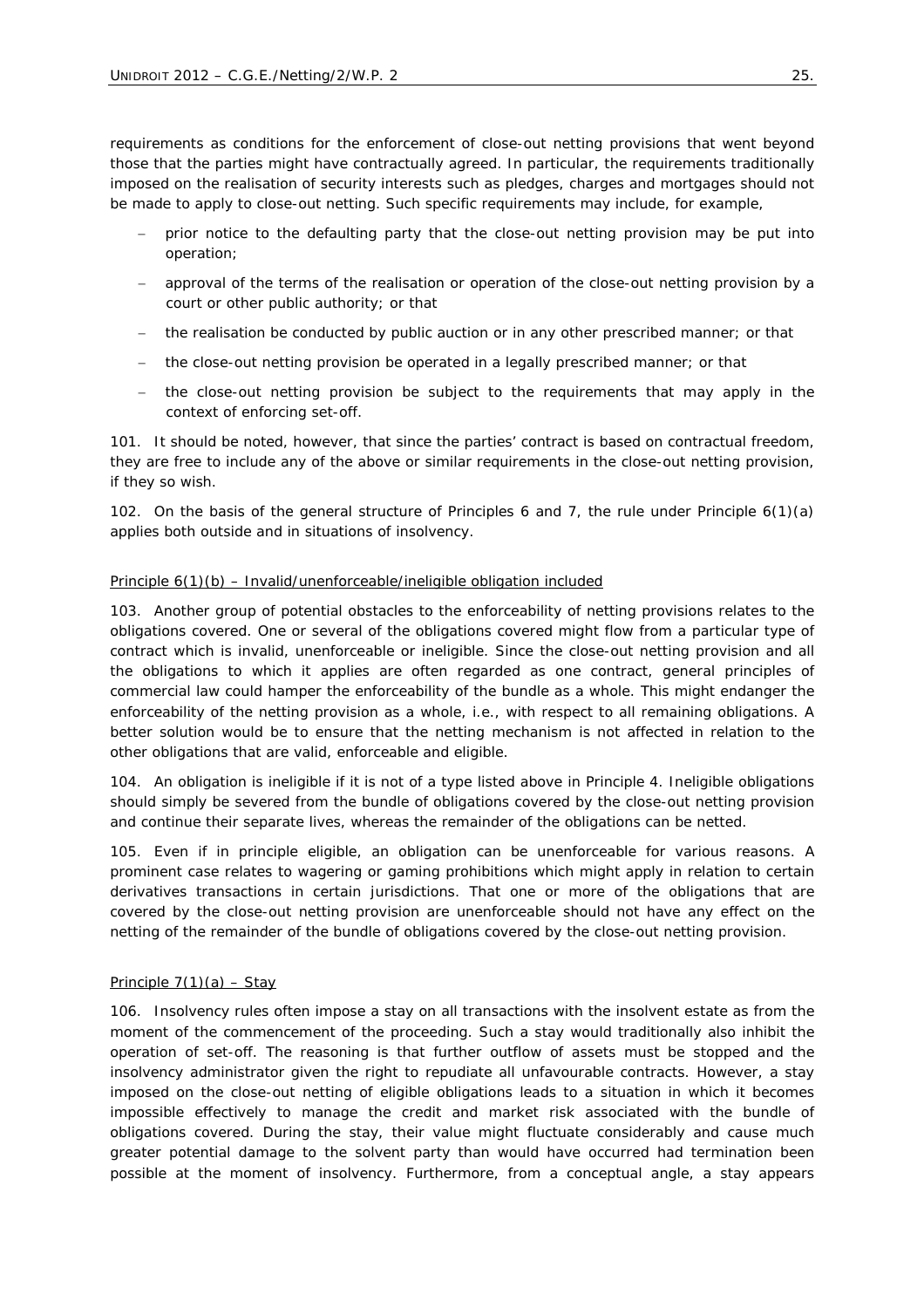unnecessary because the insolvency administrator should not have the right to choose among the unperformed contracts (no cherry picking, *cf. infra*).

107. Principle 8, *infra*, addresses an important exception to this rule, accommodating stays that are necessary in the context of resolution of financial institutions, *cf.* also *paragraph 99*, *supra*.

#### *Principle 7(1)(b) – Cherry picking*

108. In an insolvency proceeding, the insolvency administrator or court may have the right to 'cherry pick' from the insolvent party's non-performed contracts. This means the right to require any counterparty to perform those contracts that are favourable to the insolvent estate while rejecting those that are unfavourable to it.

109. If it were possible to cherry pick among a netting set, the bundle of contracts would be disassembled and the solvent party would be required to perform its obligations under all the contracts that were unfavourable from its perspective, whereas the insolvency administrator would not perform the obligations under the favourable contracts – ultimately, the solvent party would be exposed to the full counterparty risk.

110. Cherry picking is essentially contrary to the characteristics of a single relationship set out *supra* (*cf*. key considerations in respect of *Principle 4*). Furthermore, cherry picking disproportionately increases the counterparty risk for the other party. Therefore, it should not be available to the insolvency administrator.

111. Those jurisdictions that accommodate close-out netting tend to solve the conflict between cherry picking and enforceability of netting provisions by disallowing the selection of isolated obligations. The insolvency administrator may not demand performance under contracts covered by the close-out netting provision while rejecting any of the obligations owed to the other party. The right of the insolvency administrator, to extent that this right exists under the applicable insolvency law, to reject *all* contracts covered by the close-out netting provision is not affected. Thus, either *all* contracts have to be performed, or *none* (provided, of course, that those contracts are not unenforceable for any other reason). Moreover, no performance can be demanded once the obligations covered by the close-out netting provision are terminated under the close-out mechanism and reduced to or replaced by a single net obligation representing the value of the combined obligations.

112. The same principles apply where close-out netting provisions and their underlying obligations are again bundled by an 'umbrella' close-out netting provision (in practice, several master agreements are bundled by a 'master-master agreement', see *supra paragraph* 19). The insolvency administrator should not be allowed to require performance on just one of them.

#### *Principle 7(1)(c) – No conflict with equal treatment of creditors*

113. This paragraph suggests that under the domestic law the mere entering into and operation of a close-out netting provision as such should not constitute grounds for the avoidance of a close-out netting provision on the basis that it is deemed inconsistent with the principle of equal treatment of creditors of the insolvent estate by favouring one creditor to the detriment of the other creditors.

114. First, this rule is particularly relevant because the effects of a close-out netting provision often occur at the moment of opening the insolvency proceedings, or shortly before. Therefore, conflicts with the so-called 'anti-deprivation' principle, the *pari passu* principle, or the unenforceability of *ipso facto* clauses might otherwise arise. These principles have sometimes been argued to prohibit contractual agreements containing a condition precedent to transfer assets from the insolvent estate to another party upon the opening of insolvency proceedings.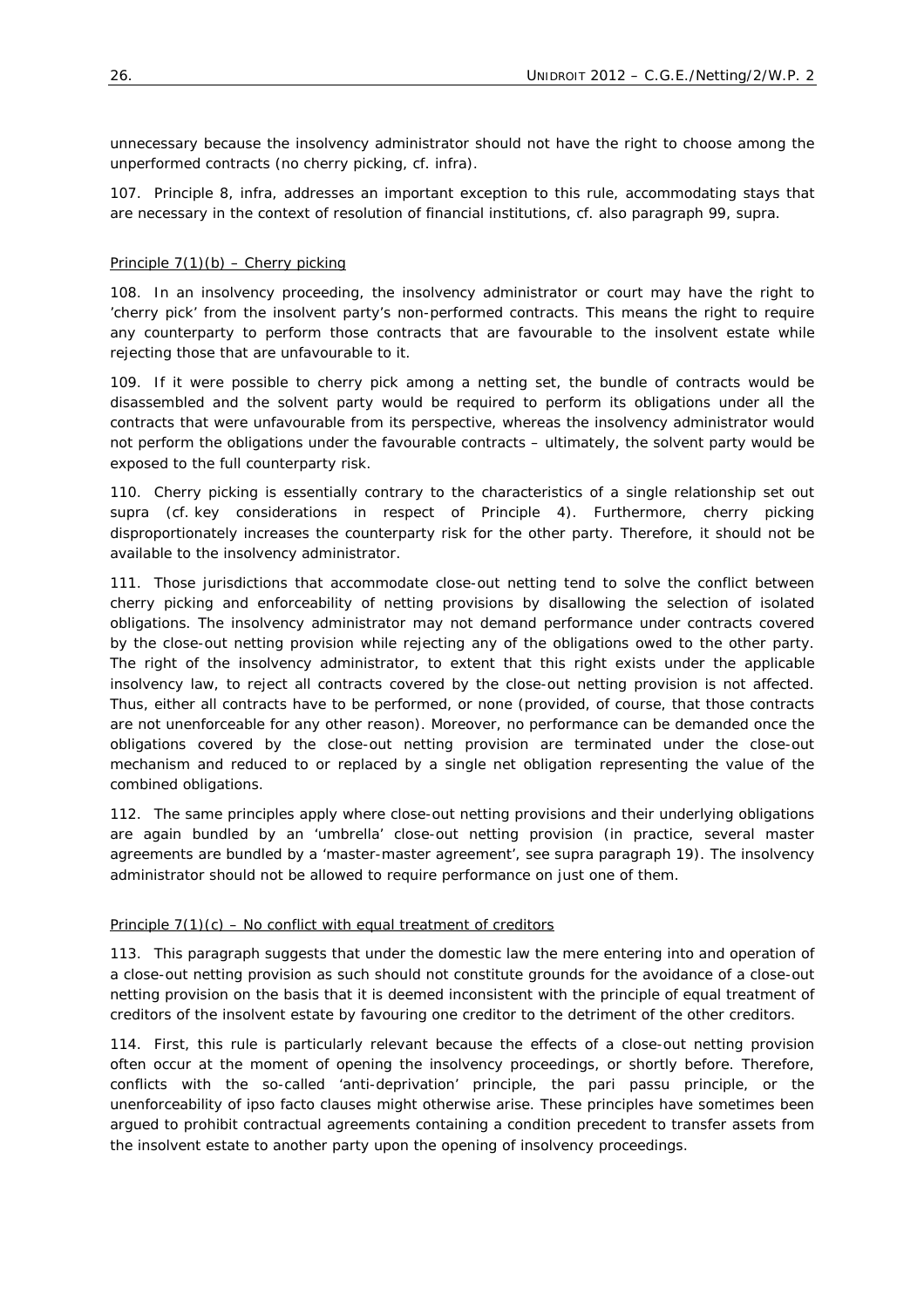115. Second, the Principle addresses the concern that the mere inclusion of a close-out netting provision in the contractual documentation might be deemed inconsistent with the principle of equal treatment of creditors to the detriment of other creditors of the insolvent estate. In the absence of any qualifying facts, the conclusion of a close-out netting provision is neutral, as it is not clear which party, if any, will default. Furthermore, at the time when they enter into the closeout netting provision, parties do not know who will be 'in the money' or 'out of the money' at any given point in time in the future.

116. However, the domestic law can impair the operation of a close-out netting provision should there be qualifying elements, going beyond the *mere* fact of entering into the close-out netting provision (*cf. Principle 7(2))*. Such qualifying facts can consist, in particular, of the parties' knowledge of the imminent insolvency of one of their number at the time they entered into the close-out netting provision.

## *Principle 7(1)(d) – Suspect periods and zero-hour rules*

117. National insolvency laws often contain rules avoiding (or allowing the administrator or court to avoid) transfers, payments and provision of collateral which have occurred during a prescribed period prior to insolvency. Such a period is either defined as a fixed period prior to the commencement of insolvency proceedings (*e.g.*, the three months preceding the date of commencement), or it can be defined by the insolvency court, counting, in particular, from the point in time when the over-indebtedness or similar indicator first occurred. The reasoning for such rules is to increase the pool of assets available for distribution amongst general creditors and to avoid unjustified preference of one or more creditors over the remaining creditors by 'clawing back' the relevant payments or property.

118. Neither the close-out netting provision nor, to the extent that they are included into the close-out netting mechanism under this provision, any obligations covered by it should be subject to such avoidance rights.

#### *In relation to the close-out netting provision*

119. In some jurisdictions, there might be uncertainty as to whether entering into a close-out netting provision during the suspect period belongs to that category of situations. Therefore, there is a risk that an insolvency administrator or court would attempt to halt, avoid or otherwise render unenforceable a close-out netting provision entered into during the suspect period.

120. However, parties cannot know at the time when they enter into a netting provision which of them, if any, might subsequently default. Equally, they cannot know which party will be 'in the money' at the time of the potential default of one of the parties. Thus, entering into a close-out netting provision is neutral from the outset and equally beneficial or disadvantageous to the risk carried by both sides. Hence this situation is different from receiving payments or property or taking new or additional collateral which decreases the credit risk of only one of the parties. As a result, entering into a close-out netting provision should not be subject to avoidance merely on the grounds that it took place before insolvency proceedings commenced.

#### *In relation to the obligations covered*

121. The present principle also covers the obligations covered by the close-out netting provision. As a consequence, to the extent that it is included into the close-out netting mechanism under this provision, no obligation should be subject to avoidance solely on the grounds that it was entered into during the subject period.

122. The reasoning behind the Principle is that the insolvency administrator would typically avoid only those obligations that fall within the suspect period and are favourable to the solvent party. The result would be comparable to that described above (*cf*. *Principle 7(1)(b)* – 'cherry picking'). As a consequence, the solvent party would be burdened with a considerably increased credit risk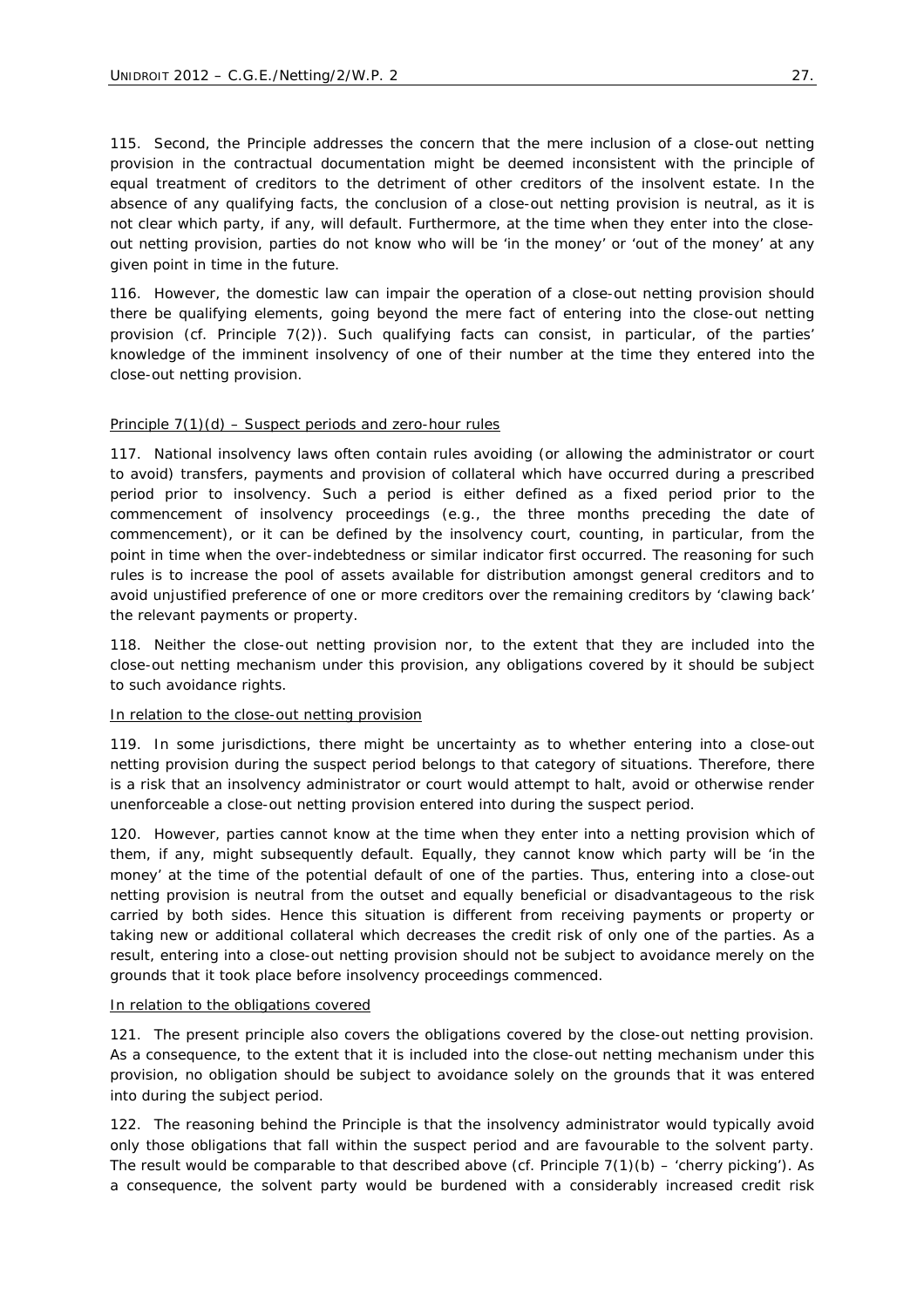which could not be foreseen at the time of entering into the contract. On the other hand, the issue of the enforcement of the obligation concerned as such, where it is not included into the close-out netting mechanism, is outside the scope of the Principles.

#### *Zero-hour rules*

123. For the same reason, the enforceability of close-out netting provisions should not be impaired by the application of 'zero-hour rules', *i.e.*, rules that by way of legal fiction bring forward the commencement of insolvency proceedings to 0:00h of the day of the decision to open them.

#### *Safeguard against fraud, misrepresentation, etc.*

124. The above applies only to the extent that there are no other qualifying elements present (*cf*. the wording 'merely because'). As a consequence, and in accordance with *Principle 7(2)*, the law remains free to determine the consequences of fraud, misrepresentation and intentional granting of advantages to one creditor to the detriment of the other creditors.

## *Principles 6(2) and 7(2) – Exceptions*

125. *Principles 6(2) and 7(2)* refer to the laws and regulations concerning fraud or the conditions for validity of contracts and, specifically concerning situations of insolvency, the insolvency law rules on fraudulent transactions or preferences that are detrimental to other creditors. These rules of national law are acknowledged as providing for exceptions to the general principle on the enforceability of a close-out netting provision according to its terms under *Principle 6(1) sent. 1* and to its more specific sub-rules contained in *Principle 6(1)(a) and (b)* and *Principle 7(1)(a) to (d).*

126. The Principles refrain from specifying the conditions under which domestic legislators and policymakers might wish to restrict the operation of a close-out netting provision (some possible examples have been mentioned *supra paragraph* 116). *Principle 7(2)* is specific only insofar as it is expressly spelt out that the elements mentioned in *Principle 7(2)* cannot justify the restriction of operation of a close-out netting provision, even not on the basis of the rules mentioned in *Principle 7 (2)*, unless additional factors are present.

127. It should be noted that *Principles 6 and 7* are concerned only with restrictions under national law that impair the operation of the close-out netting mechanism as such. The Principles do not address the enforceability of other clauses that are merely ancillary to a close-out netting provision, such as walk-away clauses and provisions on wait-and-see periods (see *supra paragraphs* 35 and 37). Similarly, rules of some legal systems which subject the operation of a close-out netting provision to standards of commercial reasonableness are not affected by the Principles to the extent that the definition in *Principle 2* covers only such close-out netting provisions under which the resulting single net obligation is intended to 'represent the value of the combined obligations' (see *paragraph* 32).<sup>13</sup>

1

<sup>13</sup> *Concerning the issue of the consequences of a subordination of obligations covered by the close*out netting provision, the Committee agreed in its first meeting that this issue needed further *consideration. It is therefore not yet dealt with in the text of the commentary*.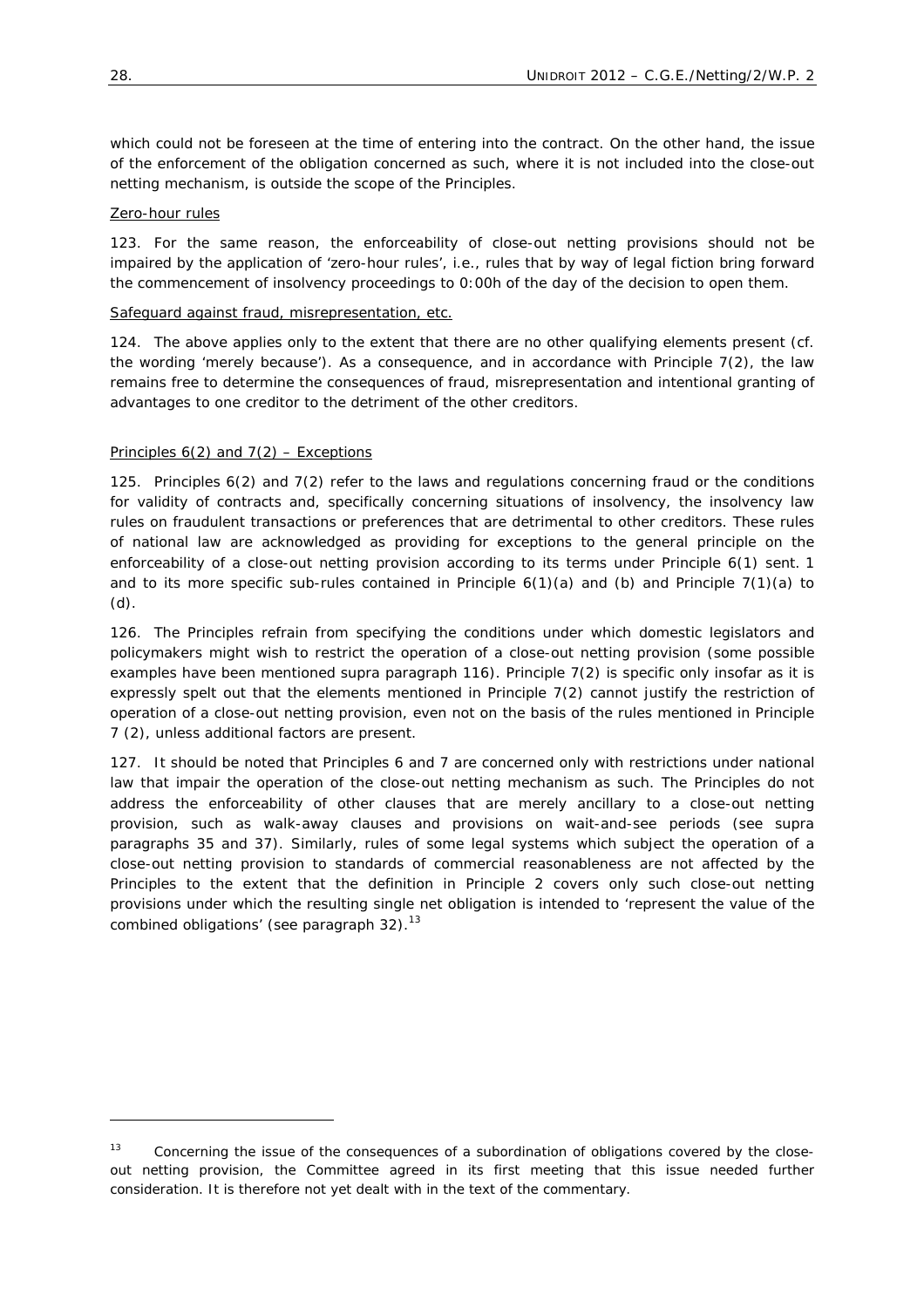## **Principle 8: Resolution of Financial Institutions**

*8. These Principles are without prejudice to a stay of the operation of a close-out netting provision which the law of the implementing State, subject to appropriate safeguards, may provide for in the course of resolution proceedings for financial institutions.* 

#### Key considerations in respect of this Principle

- $\triangleright$  The Principles should assist shaping domestic legal rules on close-out netting which also accommodate special resolution regimes for financial institutions. The current international consensus on standards for such special resolution regimes is laid down in the Key Attributes of Effective Resolution Regimes for Financial Institutions developed by the *Financial Stability Board*. 14
- $\triangleright$  The first aspect is that the legal framework governing close-out netting should be clear and transparent and that close-out netting should be enforceable also after a resolution procedure has been started. This aspect is covered by *Principles 6 and 7*.
- $\triangleright$  The second aspect is that close-out netting should not hamper the effective implementation of resolution measures. In particular, the competent authority should have, under certain conditions and to a certain extent, the right to delay the operation of a close-out netting provisions by means of stay of the termination or acceleration rights occurring under such provision. As such a right would go contrary to *Principle 7(1)(a)* there needs to be an express exception. This is the purpose of *Principle 8*.
- ¾ The reference to 'appropriate safeguards' in *Principle 8* is to be understood as subjecting the exception in this provision to the international standards on special resolution regimes for financial institutions. *Principle 8* is strictly oriented at and should be interpreted in the light of the FSB Key Attributes part 4.
- $\triangleright$  Under the applicable national laws and regulations, the competent national resolution authorities may have a variety of other types of resolution powers besides the stay that is mentioned in *Principle 8* (see the FSB Key Attributes, part 3). The Principles are without prejudice to any of thosse other powers which the competent authorities may exercise under the law of the implementing State for the purpose of the resolution of financial institutions and which do not affect the operation of a close-out netting provision.

#### Explanation and commentary

1

128. The Principles ensure the enforceability of close-out netting provisions – including after the commencement of a resolution procedure in relation to a financial institution (*cf*. *supra paragraph* 99). Consequently, stays on close-out netting would, as a rule, not be allowed. However, the *Cross-border Bank Resolution Group*15 has shown that the unrestricted exercise of termination rights at the occasion of the entering of a financial institution into resolution proceedings, in

<sup>14</sup> *Cf.* Financial Stability Board, Key Attributes of Effective Resolution Regimes for Financial Institutions, October 2011.

<sup>&</sup>lt;sup>15</sup> Bank for International Settlements/Basel Committee on Banking Supervision, Report and Recommendations of the Cross-border Bank Resolution Group, March 2010, Recommendation 9, p. 40 *et seq.*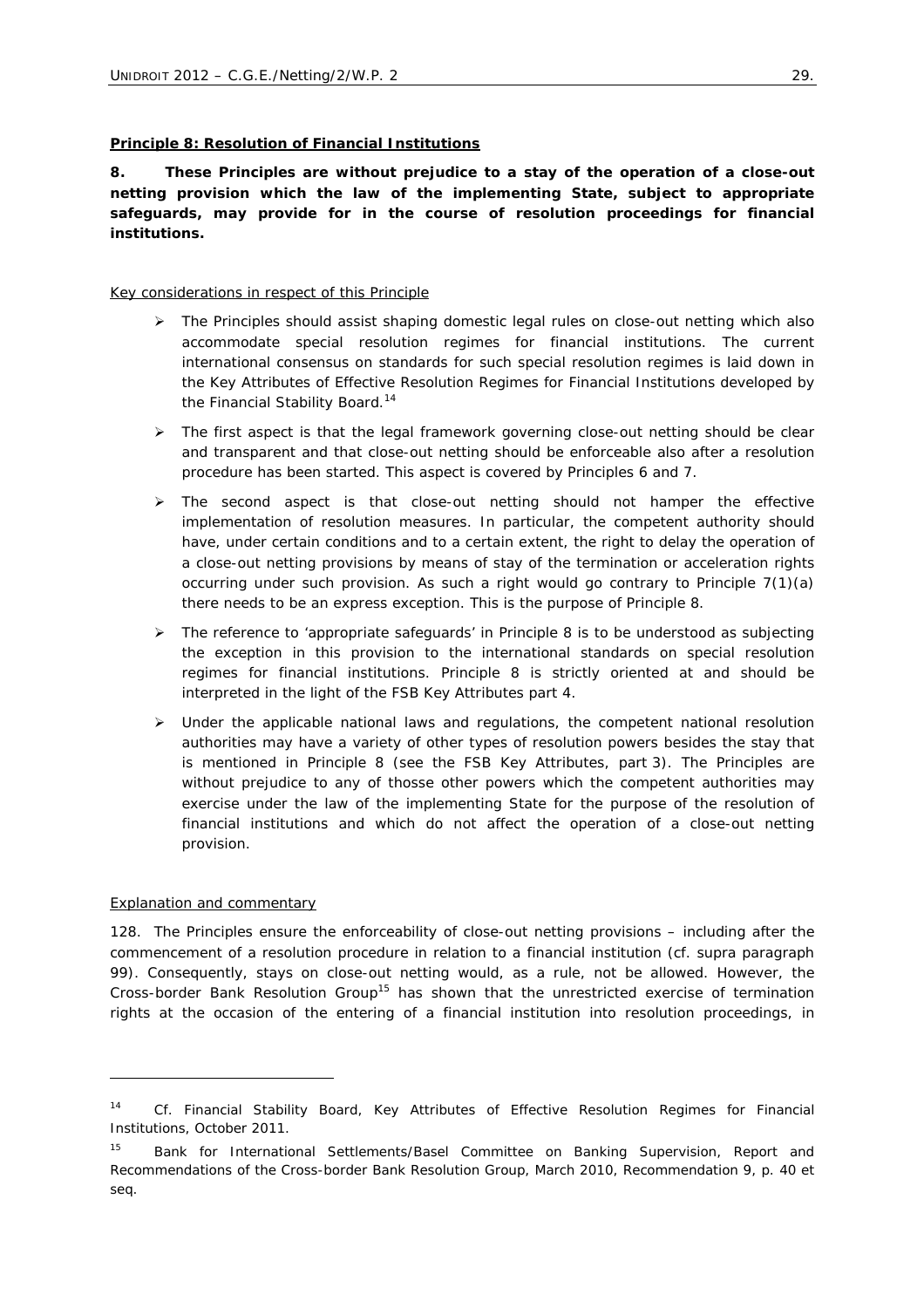particular the simultaneous close-out of high volumes, has the potential of harming the competent authority's aim of orderly resolving the relevant institution.

129. *Principle 8* provides that stays of the operation of close-out netting provisions should be subject to 'appropriate safeguards', which is to be understood as a reference to the international standards concerning special resolution regimes for financial institutions. The FSB, in the Key Attributes part 4 and the relevant Annex IV, has set the current international standard for such exceptional stays. The standard set by the FSB ensures the parties' ability to rely on close-out netting despite the possibility to impose a stay, in particular by requiring that –

- 'subject to adequate safeguards, entry into resolution and the exercise of any resolution powers should not trigger statutory or contractual set-off rights, or constitute an event that entitles any counterparty of the firm in resolution to exercise contractual acceleration or early termination rights provided the substantive obligations under the contract continue to be performed' (Key Attributes, para. 4.2); and
- 'should contractual acceleration or early termination rights nevertheless be exercisable, the resolution authority should have the power to stay temporarily such rights where they arise by reason only of entry into resolution or in connection with the exercise of any resolution powers. The stay should:
	- (i) be strictly limited in time (for example, for a period not exceeding 2 business days);
	- (ii) be subject to adequate safeguards that protect the integrity of financial contracts and provide certainty to counterparties (see Annex IV on Conditions for a temporary stay); and
	- (iii) not affect the exercise of early termination rights of a counterparty against the firm being resolved in the case of any event of default not related to entry into resolution or the exercise of the relevant resolution power occurring before, during or after the period of the stay (for example, failure to make a payment, deliver or return collateral on a due date)' (Key Attributes, para. 4.3).
- 130. Reference is made to Annex IV to the FSB Key Attributes for further detail.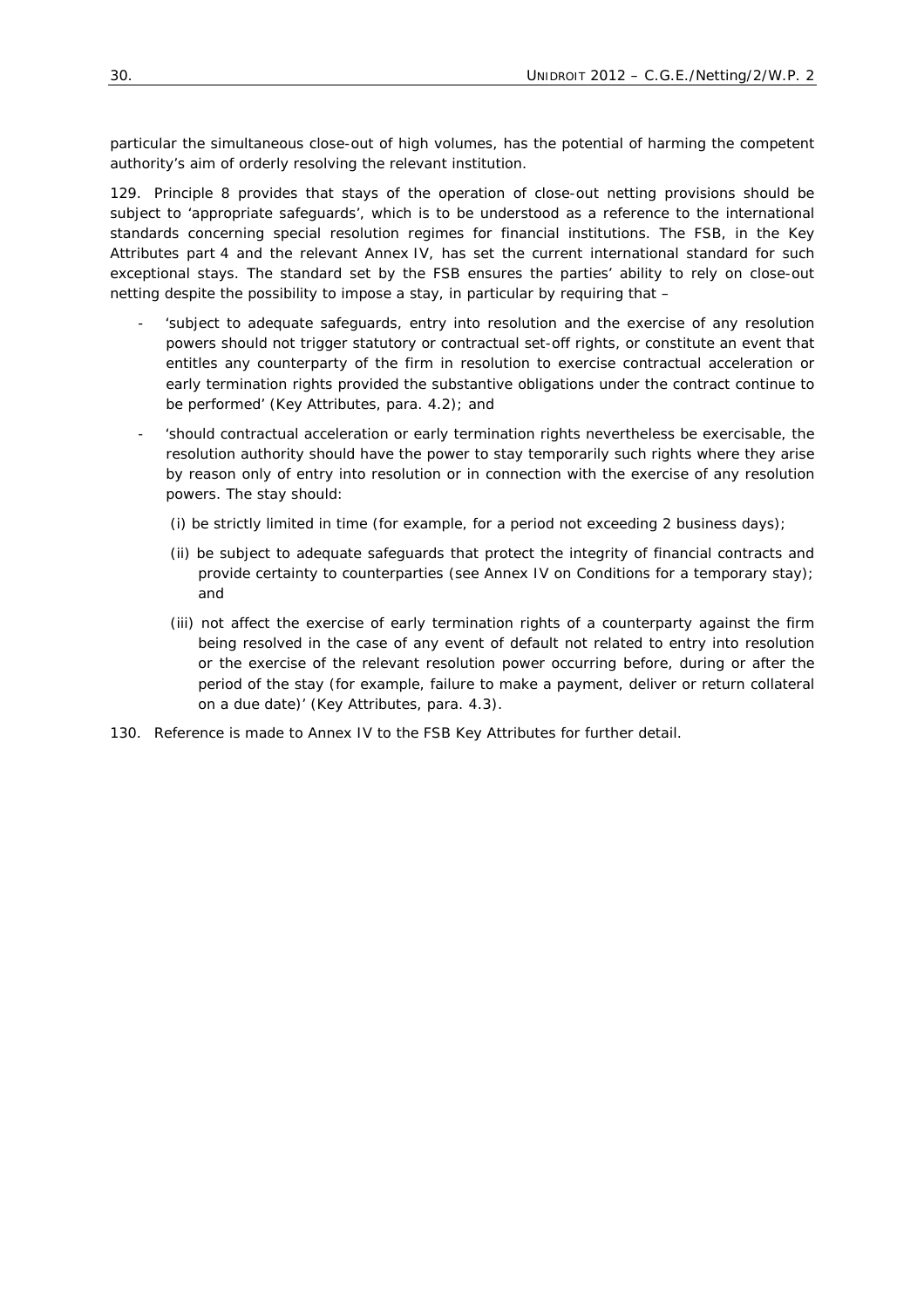## **Principle 9: Governing Law of Close-Out Netting Provisions**

*9.(1) The private international law rules of the implementing State should determine the law that governs the operation of the close-out netting provision, taking into account, to the extent permitted by the laws of the implementing State, any choice of the governing law by the parties.* 

*(2) The governing law in accordance with paragraph (1) further determines which parties and obligations are eligible for being covered by the close-out netting provision.* 

*(3) The law should ensure that a choice of law made in a close-out netting provision prevails [in relation to this provision] over any other choice of law made in or in relation to the obligations covered by the close-out netting provision except as otherwise provided by the parties.* 

*[(4) The law should ensure that the commencement of insolvency proceedings does not affect the determination of the governing law or laws for the operation of the close-out netting provision and the obligations covered by this provision.]* 

*(5) Notwithstanding the above, if insolvency proceedings have been commenced in respect of a party to the close-out netting provision [or a branch of that party] and under a law other than the law determined in accordance with paragraph (1), the implementing State may provide that the law governing the insolvency proceedings governs also* 

- *a) the determination of the scope of parties and obligations that are eligible for close-out netting for the purposes of the enforcement of the close-out netting provision in the context of insolvency proceedings before the courts of the relevant implementing State; and*
- *b) the avoidance of a close-out netting provision as a fraudulent transaction or as a preference that is detrimental to other creditors of the insolvent party.*

Key considerations in respect of this Principle

- ¾ *Principle 9* does not itself prescribe rules for identifying the law governing a close-out netting provision. Rather, the Principle describes the scope of the issues governed by this law, while leaving the determination of this law to the private international law rules of the implementing States.
- ¾ While insolvency proceedings (including procedures for the resolution of financial institutions) are governed by the law of the forum, the commencement of such proceedings should not affect the determination of the law governing a close-out netting provision. This aims at ensuring that commencement of such proceedings does not affect the operation of close-out netting provisions which were entered into in accordance with the requirements of their own governing law.
- ¾ As an exception to the preceding rule, *Principle 9(5)* allows an implementing State to extend the scope of law governing the insolvency proceedings to the determination of the scope of parties and obligations that are eligible for close-out netting for the purposes of the enforcement of the close-out netting provision in the context of insolvency proceedings and to the avoidance of a close-out netting provision as a fraudulent transaction or as a preference that is detrimental to other creditors of the insolvent party. This opt-out allows implementing States in the interest of their public policy choices to retain more control over the enforceability of close-out netting provisions in insolvency proceedings before their own courts.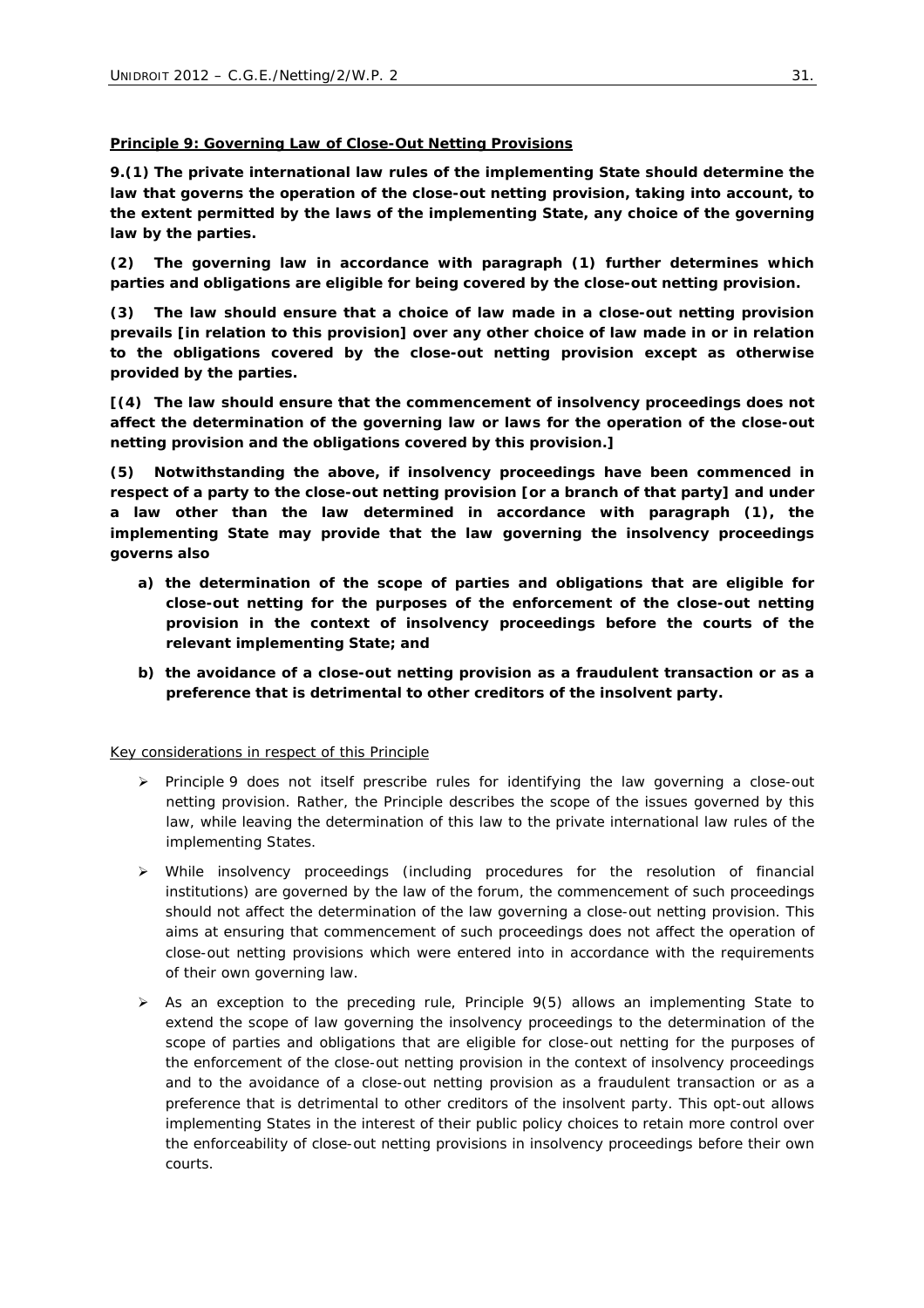Explanation and commentary<sup>16</sup>

# *Paragraph (1) – Determination of the applicable law for close-out netting provisions according to private international law rules of the implementing States*

131. The majority of financial market transactions, for example derivatives, foreign exchange, securities lending and repurchase contracts, are concluded using standard documentation ('master agreements'). A number of master agreements are available for the various types of financial contract and for various jurisdictions. While master agreements are not necessarily tied to any one particular applicable law, the laws of some jurisdictions are often chosen for cross-border agreements.

132. Market participants choose the governing law of a close-out netting provision on the basis of their assessment of the suitability of the chosen law to adequately govern their obligations under the close-out netting provision. Most jurisdictions with developed financial markets recognize (as an aspect of the wider principle of party autonomy in contractual relations) the freedom of parties to financial contracts to choose the law governing their transactions, including a close-out netting provision.

133. However, several jurisdictions do not yet generally recognise choice of law in contractual matters, or else they impose a number of limitations to its admissibility, in particular by requiring some additional connection with the jurisdiction the law of which has been chosen.

134. In view of the foregoing, *Principle 9(1)* abstains from proposing a specific rule on the determination of the law governing the netting provision, be it by an acknowledgement of the parties' freedom of choice concerning the applicable law or by setting out objective criteria for its determination. An attempt to formulate a default rule in either fashion would exceed the ambit of the Principles and would appear overly ambitious in view of the lack of consensus on the proper law to govern contractual relations. The ambit of *Principle 9* is therefore deliberately restricted to the delimitation of the scope of the law governing the netting provision vis-à-vis the the law governing the insolvency proceedings (*i.e.* the *lex concursus)*, while the determination of this governing law is left to the private international law rules of the implementing States. Generally, parties are welladvised to consider the different legal positions under the potential applicable laws and the effectiveness of a choice-of-law clause at the moment of concluding the transaction. It should also be noted that internationally overriding mandatory rules of the forum – as distinct from simple mandatory rules – may limit the enforceability of close-out netting rules in exceptional circumstances (for instance, overriding mandatory rules that render unenforceable agreements made in performing an unauthorised regulated activity or agreements made in consequence of unlawful promotions).

## *Paragraph (2) - Determination of the eligible parties and obligations*

135. The eligibility of parties and obligations for inclusion in a close-out netting set that meets the applicable requirements of its own governing law should not be affected by the fact that the enforcement of the close-out netting provision is sought in a jurisdiction different from the jurisdiction the laws of which govern the close-out netting provision. The integrity of the netting set would be destroyed and the risk-mitigation effect of close-out netting nullified if the contractual

 $\overline{a}$ 

<sup>16</sup> *Cf.* UNIDROIT 2012 - S78C - Doc. 3, Principles 17-19 and Doc. 2, p. 32-35.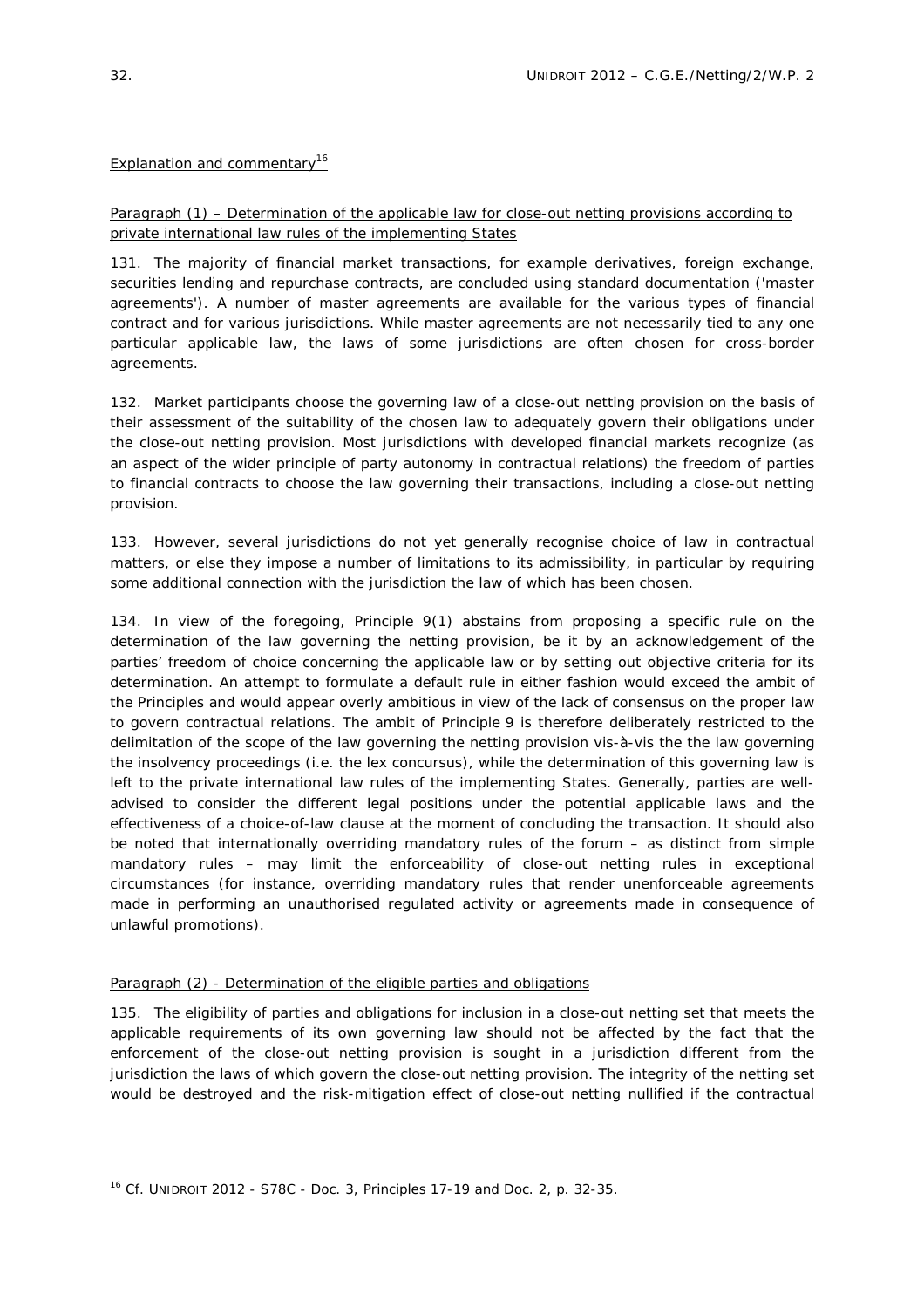coverage of a close-out netting provision were to vary according to the jurisdiction in which enforcement of the close-out netting provision is sought.

136. *Paragraph (2)* achieves this objective by providing that the governing law in accordance with *paragraph (1)* should also determine which parties and obligations are eligible for being covered by the close-out netting provision. Generally, this rule should apply even if the enforcement of a closeout netting provision is sought in the context of insolvency proceedings commenced before the courts of a State other than that whose law governs the close-out netting provision according to *paragraph (1)* (*cf. infra paragraphs 144 et seq*).

137. The phrase 'the governing law in accordance with paragraph (1)' in *paragraph (2)* refers to the substantive law of the relevant implementing State, rather than to its private international law rules, but is otherwise neutral as to the particular area of the law where provisions on eligibility of parties and obligations for close-out netting are to be found. In some jurisdictions this may be the subject of specific legislation, whereas in other jurisdictions relevant provisions may be found in contract law rules, financial sector regulations or in provisions of insolvency law.

#### *Paragraph (3) – Choice of law in the close-out netting provision*

138. The master agreement containing the close-out netting provision and the underlying transactions are supposed to form a so-called 'single agreement'. In fact, the master agreement would be valid but useless without the transactions which it is supposed to cover. If the only choice of law being made is the choice of law included in the master agreement, this will, due to the 'single contract' provision, usually extend to the underlying transactions as well. There are, however, situations in which the underlying transactions may also include a choice-of-law clause. This will be unproblematic if the parties have chosen the same law both for the master agreement and the underlying transactions. There may, however, be some rare cases in which the law chosen to govern the underlying transactions is different from the law contained in the master agreement.

139. If the close-out netting provision is entered into after the underlying transactions have been concluded and some of the latter are governed by a different law, it could be assumed that the choice of law made in the close-out netting provision altered all previous, different choice-of-law clauses contained in the underlying transactions. The subsequent choice of law in the master agreement may be taken as evidence of the parties' intent to override their earlier choice(s) of law. However, if a close-out netting provision that includes a particular choice-of-law clause has been entered into, but the parties subsequently enter into transactions (covered by the close-out netting provision) which include a clause expressly choosing a different law, there may be doubts as to whether the law governing the close-out netting provision prevails over the later choice made in the underlying transactions.

140. It is useful, therefore, to clarify that, except as otherwise provided by the parties, the choice of law made in a close-out netting provision should prevail in relation to the determination of the governing law for this provision over any different, whether previous or subsequent, choice-of-law clause contained in a transaction covered by the close-out netting provision. The parties may also agree on a variation of the applicable law which might be especially relevant if under the formerly applicable law netting would not have been permitted in relation to some or all of their mutual obligations.

141. As is expressly spelt out in *paragraph (1)*, a choice of the governing law by the parties is to be taken into account to the extent permitted by the laws of the implementing State only. Thus, the reasoning in the preceding *paragraphs* applies only to the extent that under the private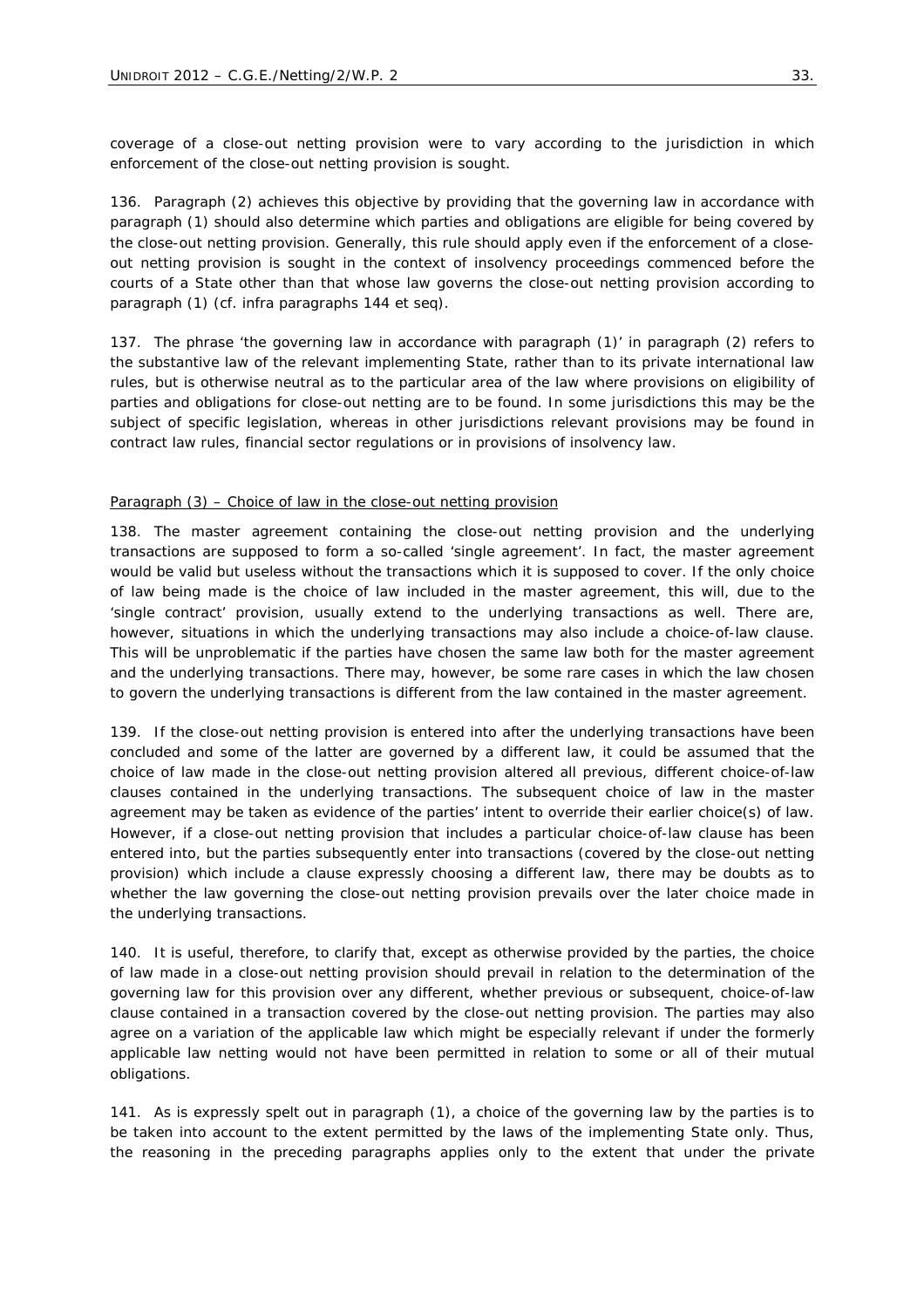international law rules of the jurisdiction concerned party agreements as to the governing law of contract can be effective.

## *Paragraphs (4) and (5) – Delimitation of the governing law of the close-out netting provision and the law governing the insolvency proceedings*

142. One area of particular concern relates to the interplay between the governing law of the close-out netting provision and insolvency law. The baseline rule in most jurisdictions is that entitlements pre-dating the insolvency and which are valid and enforceable according to their own governing law, must be respected. In that sense, the close-out netting provisions 'survive' the commencement of insolvency proceedings in respect of one of their parties. However, the applicable insolvency law determines to what extent the exercise of those rights is affected by the commencement of insolvency proceedings. Put in general terms, in the context of close-out netting provisions, the governing law of the close-out netting provision establishes whether an agreement to close out and net the mutual obligations exists and is enforceable, while the law governing the insolvency proceedings addresses restrictions concerning the questions of whether and to what extent the rights arising out of the close-out netting provisions may be exercised against the insolvency estate. The delimitation between the application of these legal regimes to close-out netting provisions is an issue of some delicacy. Its complexity is further exacerbated by the fact that there are particular conflict of laws provisions relating to netting, set-off or payment and settlement systems and financial markets which, to a varying extent, exempt insolvency matters from the application of the the law governing the insolvency proceedings ('carve-out provisions')*.* 

143. The Principles generally affirm the enforceability of close-out nettings provisions despite the commencement of insolvency proceedings in respect of one of the parties (see *Principles 6 and 7*), but acknowledge that the close-out netting provision may be subject to avoidance actions on the basis of fraud or preferential treatment of creditors (see *Principle 7(2)*). The Principles further acknowledge, within the context of the resolution of financial institutions (which is covered by the broad understanding of the term 'insolvency proceedings' within the context of the Principles, see *supra paragraph* 99), the possibility for the resolution authority to impose a stay on the close-out mechanism (see *Principle 8*). These issues are referred under *paragraphs (4) and (5)* to the governing law of the close-out netting provision and the law governing the insolvency proceedings, respectively, as follows:

144. First, the close-out netting provision continues to be governed by the law determined in accordance with *paragraph (1)* regardless of the commencement of insolvency proceedings (see *paragraph (4)*). As a default rule, this includes also the determination of the eligible parties and obligations and the application of insolvency avoidance provisions on the basis of fraud or preferential treatment of creditors (see the opt-out possibilities under *paragraph (5) subparagraphs (a) and (b)*). This broad scope of application of the law governing the close-out netting provision even in the case of the commencement of insolvency proceedings aims at ensuring that commencement of such proceedings does not affect the operation of close-out netting provisions which were entered into in accordance with the requirements of their own governing law.

145. Second, the insolvency proceeding itself is governed by its own law, typically the law of the forum (*lex fori concursus)*. The phrase 'if insolvency proceedings have been commenced ... under a law other than the law determined in accordance with *paragraph (1)*' in *paragraph (5)* refers to this application of the law governing the insolvency proceedings, which is a general principle that does not need to be provided for under the Principles. The application of the law governing the insolvency proceedings covers also, as a matter of course, resolution measures under proceedings for the resolution of financial institutions.